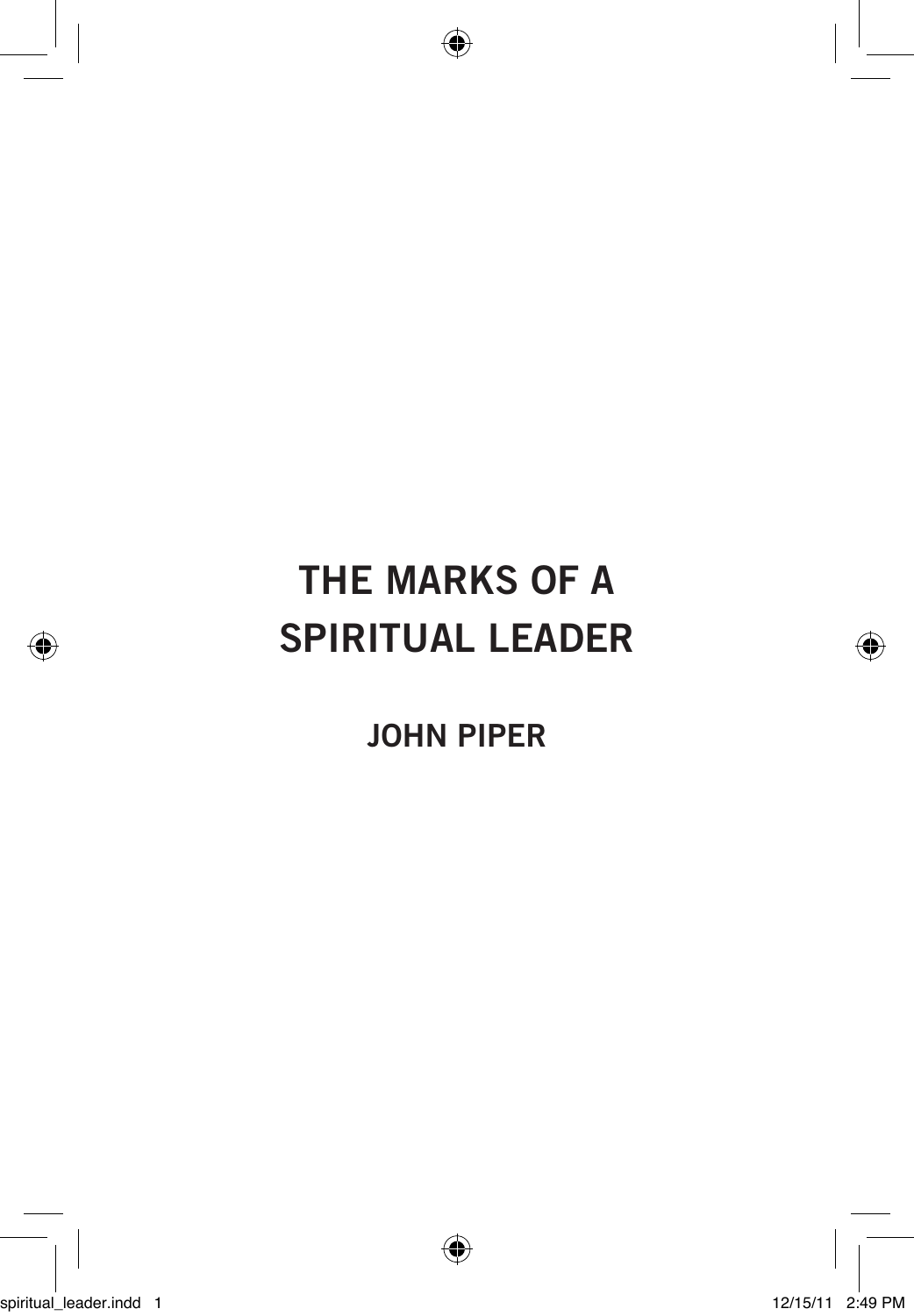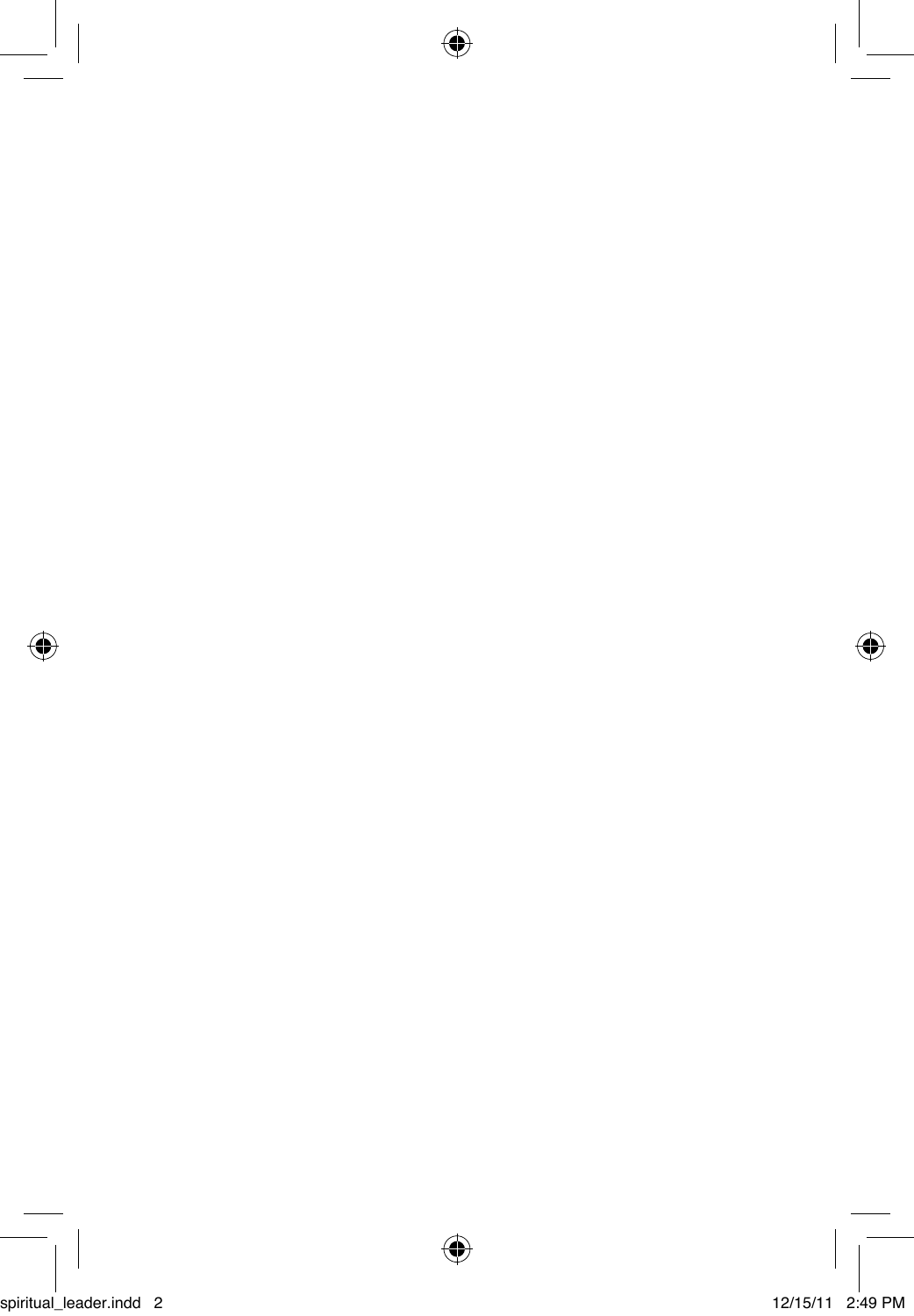### INTRODUCTION

I define spiritual leadership as knowing where<br>
God wants people to be and taking the initiative God wants people to be and taking the initiative to use God's methods to get them there in reliance on God's power. The answer to where God wants people to be is in a spiritual condition and lifestyle that display his glory and honor his name.

Therefore, the goal of spiritual leadership is that people come to know God and to glorify him in all that they do. Spiritual leadership is aimed not so much at directing people as it is at changing people. If we would be the kind of leaders we ought to be, we must make it our aim to develop persons rather than dictate plans. You can get people to do what you want, but if they don't change in their heart you have not led them spiritually. You have not taken them to where God wants them to be.

Everyone has the responsibility of leadership in some relationships. But my concern in this booklet is with the characteristics that a person must have in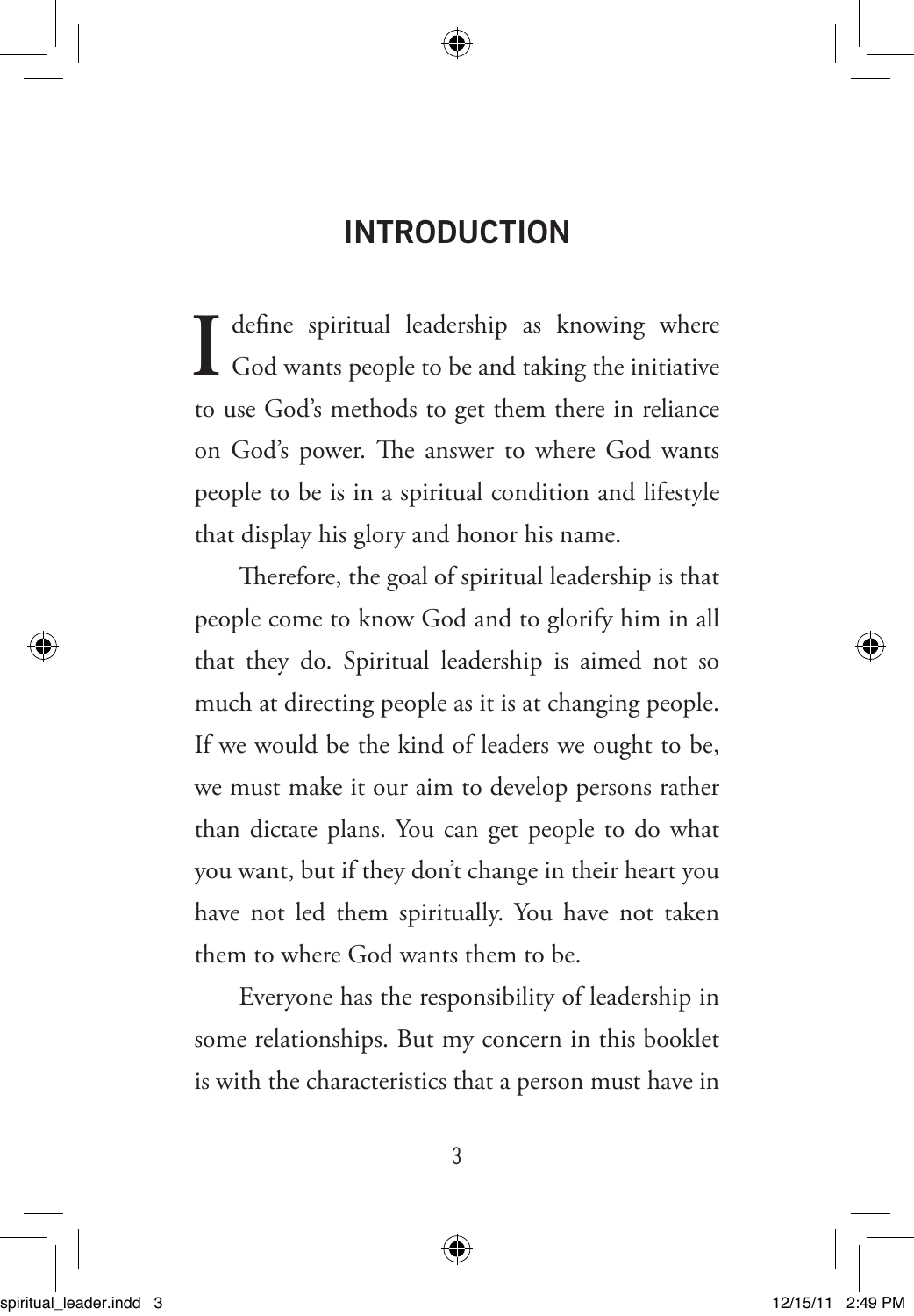order to be a spiritual leader who excels both in the quality of his direction and the numbers of people who follow him.

Biblical spiritual leadership contains an inner circle and an outer circle. The inner circle of spiritual leadership is that sequence of events in the human soul that must happen if anyone is to take the first step in spiritual leadership. These are the absolute bare essentials. They are things that all Christians must attain in some degree, and when they are attained with high fervor and deep conviction they very often lead one into strong leadership. In the outer circle are qualities that characterize both spiritual and non-spiritual leaders.

4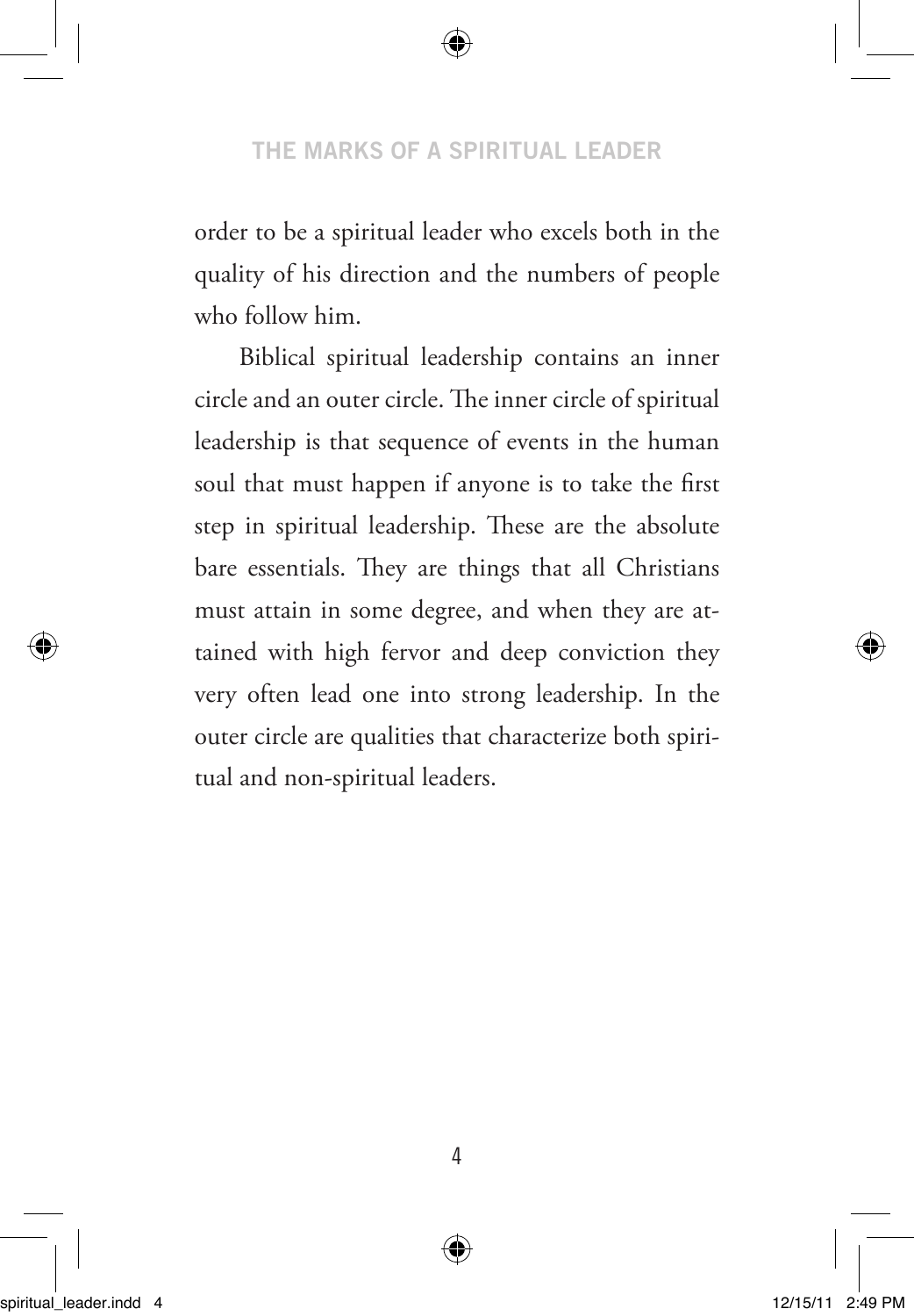#### 1. THAT OTHERS WILL GLORIFY GOD

The ultimate goal of all spiritual leadership is that other people might come to glorify God, that is, might so feel and think and act as to magnify the true character of God. According to Matthew 5:14– 16, one of the crucial means by which a Christian leader brings other people to glorify God is by being a person who loves both friend and foe. "You are the light of the world. A city set on a hill cannot be hidden. Nor do people light a lamp and put it under a basket, but on a stand, and it gives light to all in the house. In the same way, let your light shine before others, so *that they may see your good works and give glory to your father who is in heaven.*" This text shows that there is an attitude and lifestyle that is so distinctive that when it appears in the arena of fallen humanity, it gives valid evidence that there is a God, and he is a gloriously trustworthy heavenly Father.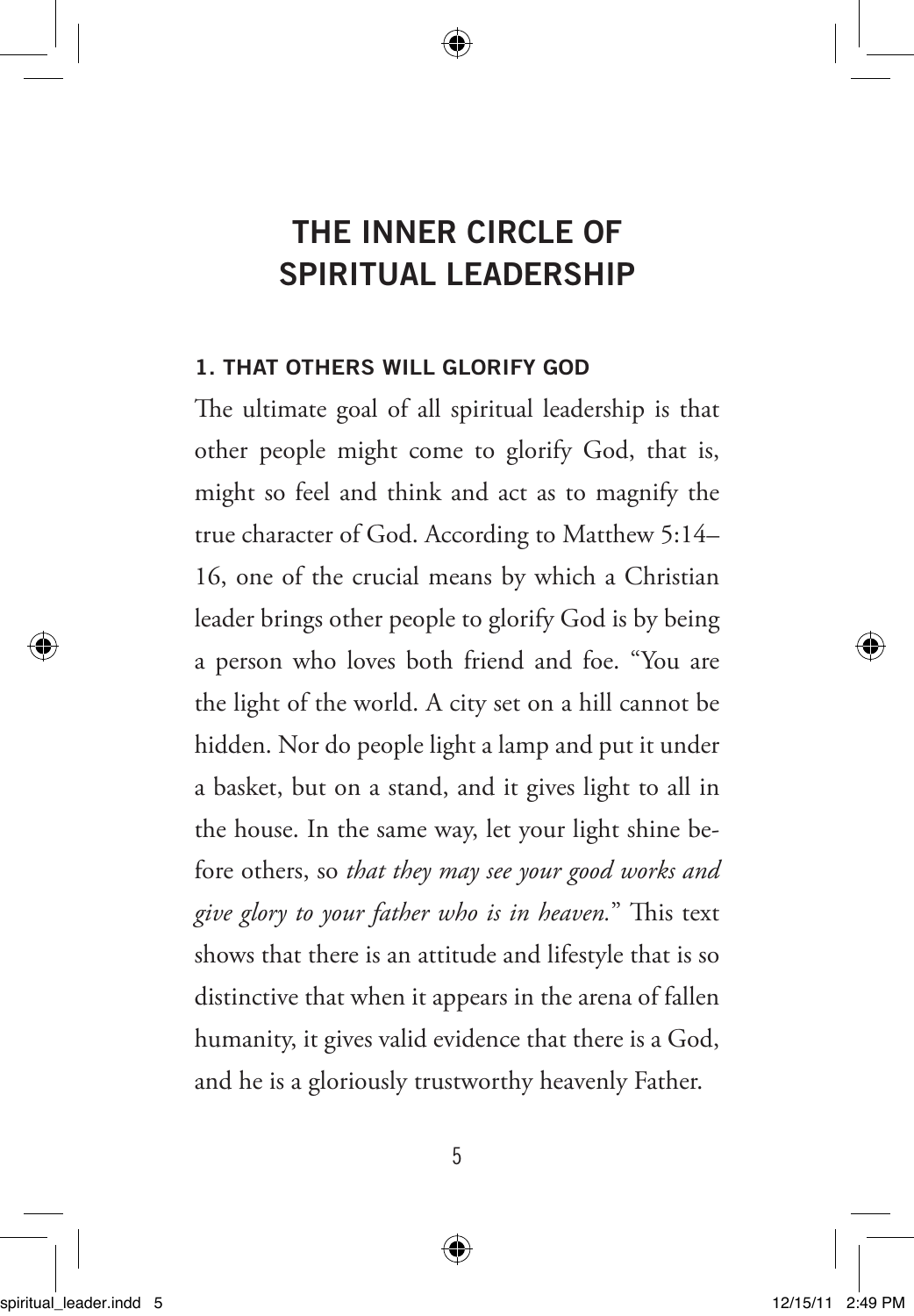When the reality of God's promises to take care of us, and to work everything together for our good, grips our hearts so that we do not fall prey to greed or fear or vainglory, but rather manifest a contentment and a love and a freedom for other people, then the world will have to admit that the one who gives us hope and freedom must be real and glorious.

### 2. LOVE BOTH FRIEND AND FOE BY TRUSTING IN GOD AND HOPING IN HIS PROMISES

But how shall we attain to a love that is strong enough to bless and pray for its enemies? The answer given in Scripture (and this is the third level in the inner circle) is that trust in God and hope in his promises leads to love.

Galatians 5:6 says, "For in Christ Jesus neither circumcision nor uncircumcision counts for anything, but only faith working through love." That is, when we have strong faith in the goodness of God it inevitably works itself out in love.

Colossians 1:4–5 says, "Since we heard of your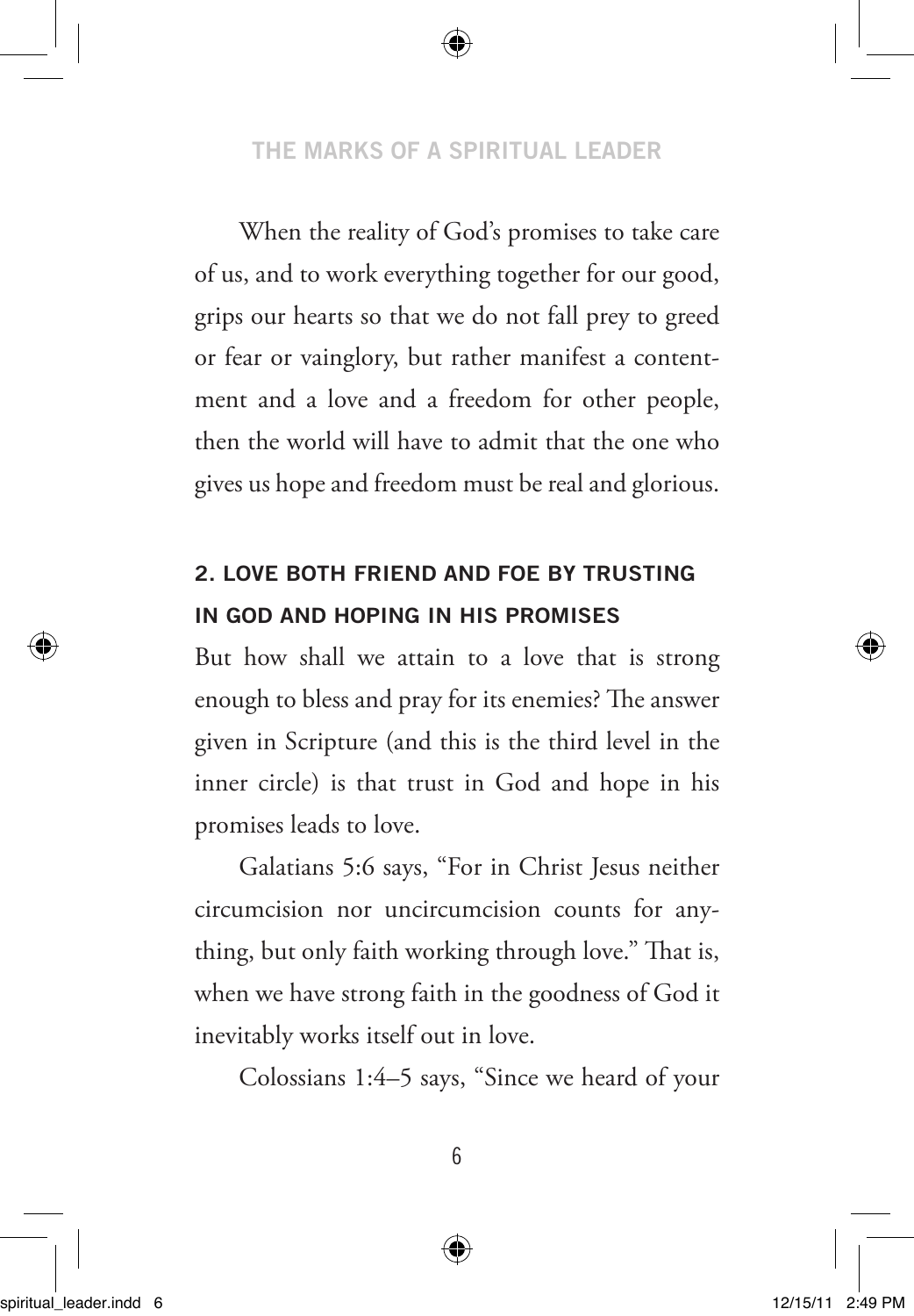faith in Christ Jesus and of the love that you have for all the saints, because of the hope laid up for you in heaven." In other words, when our hope is strong we are freed from fears and cares that prevent the free exercises of love.

Therefore, a spiritual leader must be a person who has strong confidence in the sovereign goodness of God to work everything together for his good. Otherwise, he will inevitably fall into the trap of manipulating circumstances and exploiting people in order to secure for himself a happy future which he is not certain God will provide.

#### 3. MEDITATE ON AND PRAY OVER HIS WORD

But how shall we sinners come to have this kind of confidence in God? Romans 10:17 says, "So faith comes from hearing, and hearing through the word of Christ." And Psalm 119:18 says, "Open my eyes, that I may behold wondrous things out of your law." These two texts together show us that faith in God is rooted in God's word. When we hear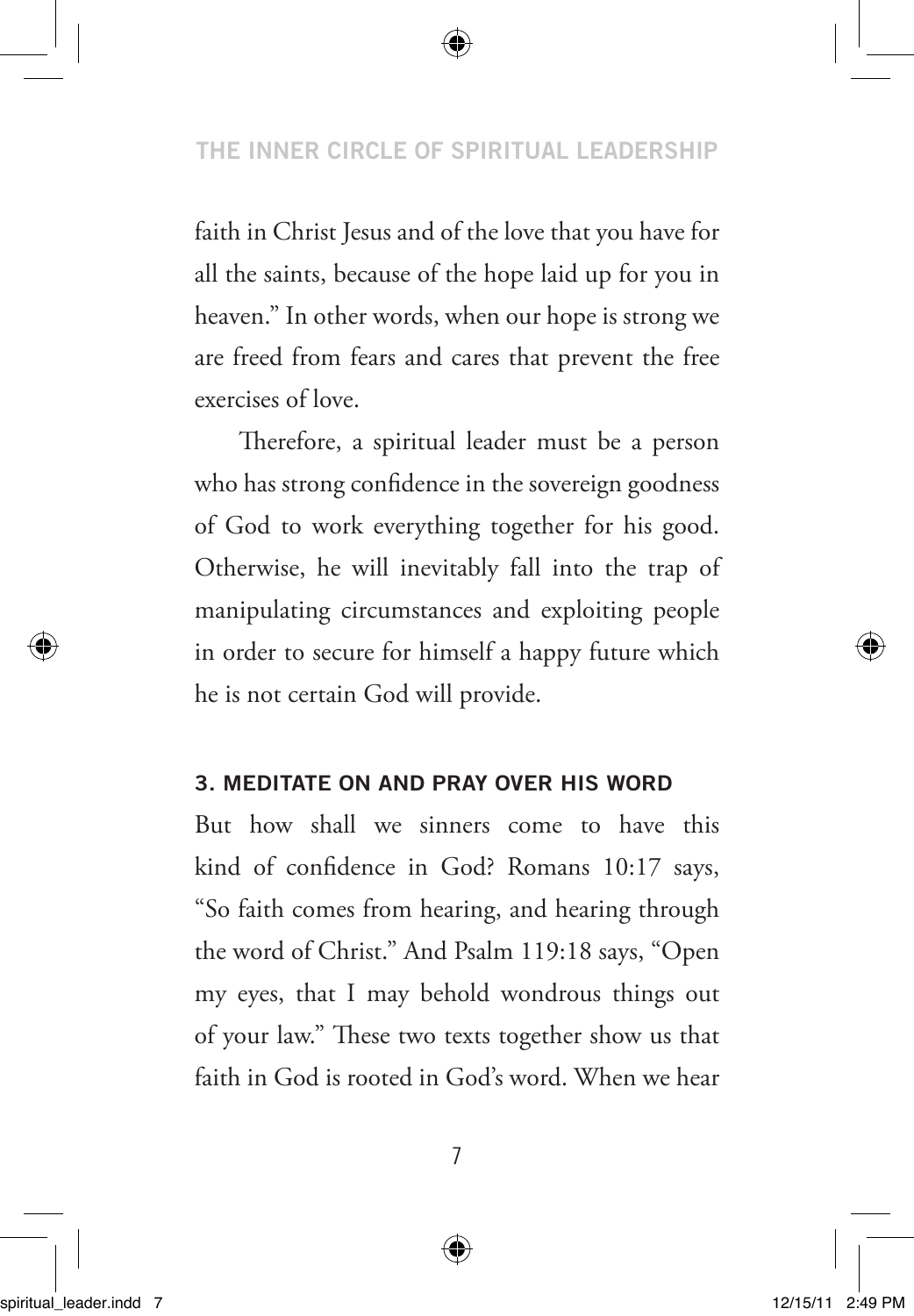God's word, especially the preaching of the person and work of Jesus, in whom all the promises of God have their yes, we are moved to trust him.

But this does not happen automatically. We must pray that our eyes be open to the true significance of the word of God in Scripture. So, the spiritual leader must be a person who meditates on the Scriptures and prays for spiritual illumination. Otherwise, his faith will grow weak and his love will languish, and no one will be moved to glorify God because of him.

#### 4. ACKNOWLEDGE YOUR HELPLESSNESS

But finally, we must ask: how does a person come to be willing to spend time with and be open to the word of God? The answer seems to be that we must acknowledge our helplessness. All true spiritual leadership has its roots in desperation. Jesus commended the man who said, "God, be merciful to me, a sinner" (Luke 18:13). Jesus said of his own ministry, "Those who are well have no need of a physician, but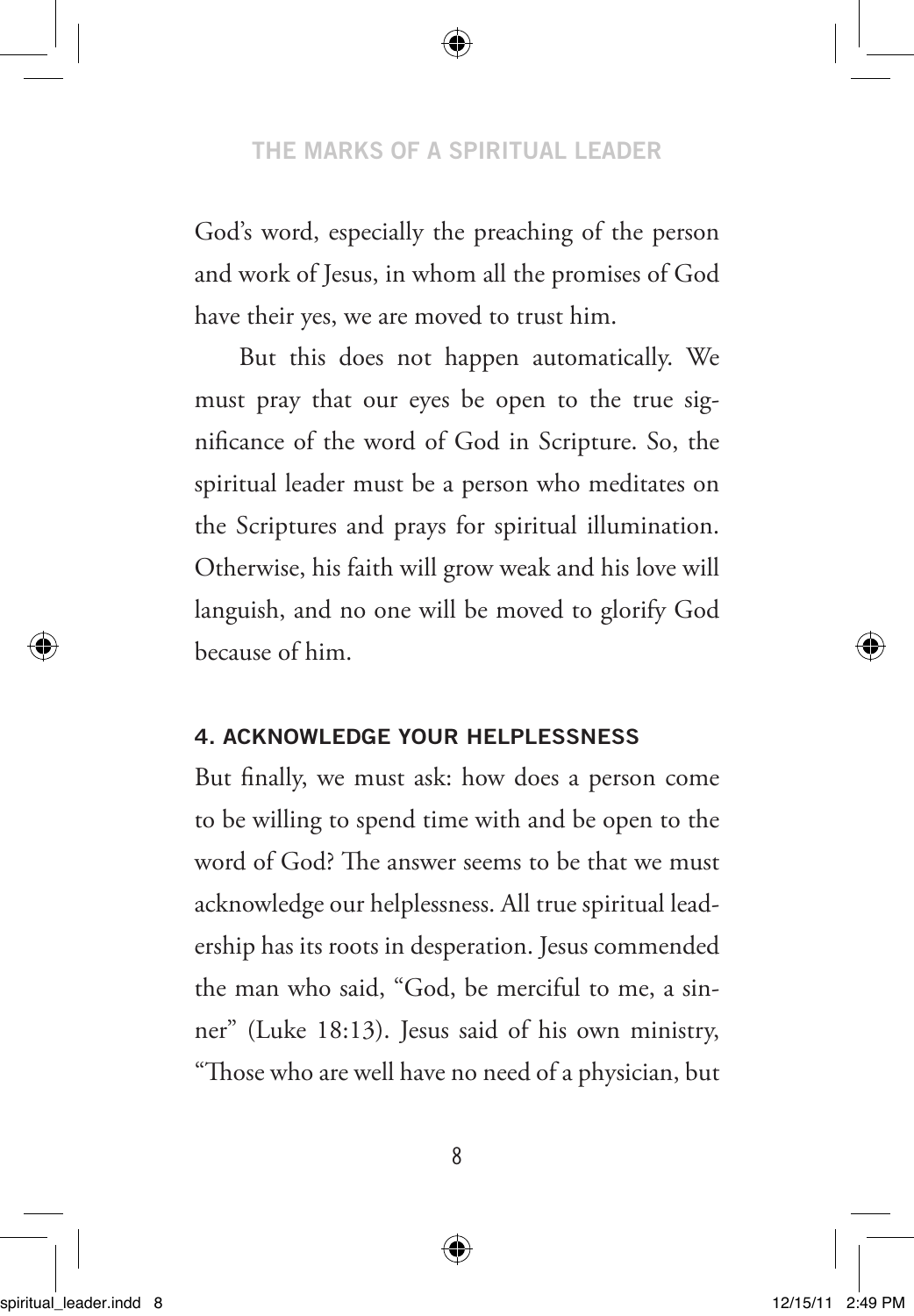those who are sick. I have not come to call the righteous but sinners to repentance" (Luke 5:31-32). This means that the beginning of spiritual leadership must be in the acknowledgement that we are the sick who need a physician.

Once we are humbled to the point of desperation, we will be open to reading the doctor's prescription. And as we read the wonderful promises that are there for those of us who trust the doctor, our faith will grow strong and our hope will become solid. And when our faith is strong and our hope is solid all the barriers to love, like greed and fear, will be swept away. When we become the kind of people who can risk our lives, even for our enemies, and who don't hold grudges and who devote our energies to do others good rather than seeking our own aggrandizement, then people will see and give glory to our father in heaven.

The implication of this inner circle of leadership is that in order to lead you have to be out ahead of your people in Bible study and prayer. I think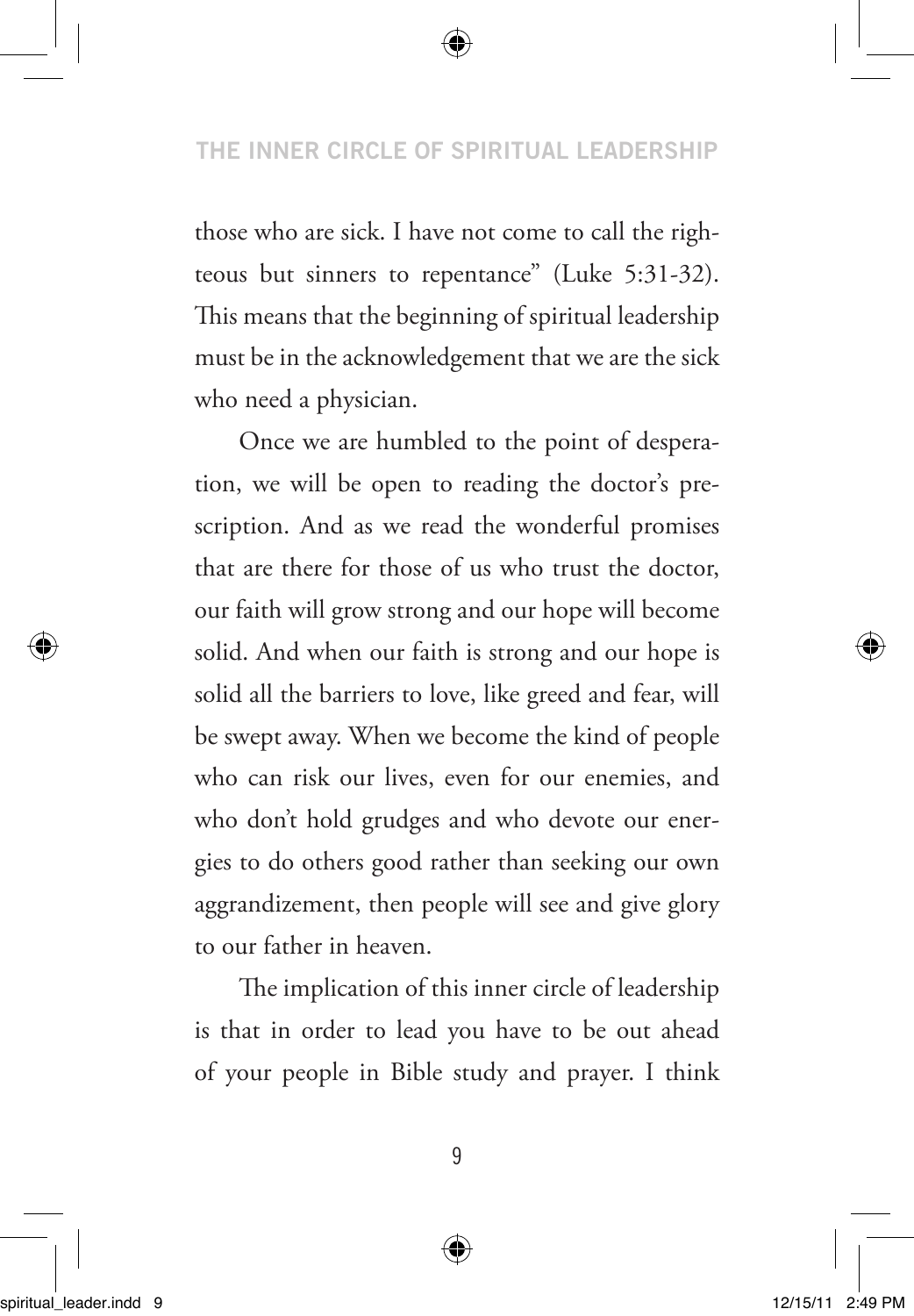there will be no successful spiritual leadership without extended seasons of prayer and meditation on the Scriptures. Spiritual leaders ought to rise early in order to meet God before they meet anybody else. They will probably want to keep a journal of insights and ideas as they read the Bible and pray. They will want to read books about the Bible and about prayer. They will want to take a periodic halfday or daylong retreat with a Bible and a notebook and a hymnbook. If you want to be a great leader of people, you have to get away from people at times to be with God.

#### HUDSON TAYLOR'S EXAMPLE

Dr. Howard Taylor, in *Hudson Taylor's Spiritual Secret*, describes an experience that he had traveling with his father, Hudson Taylor, through China. He writes,

It was not easy for Mr. Taylor, in his changeful life, to make time for prayer and Bible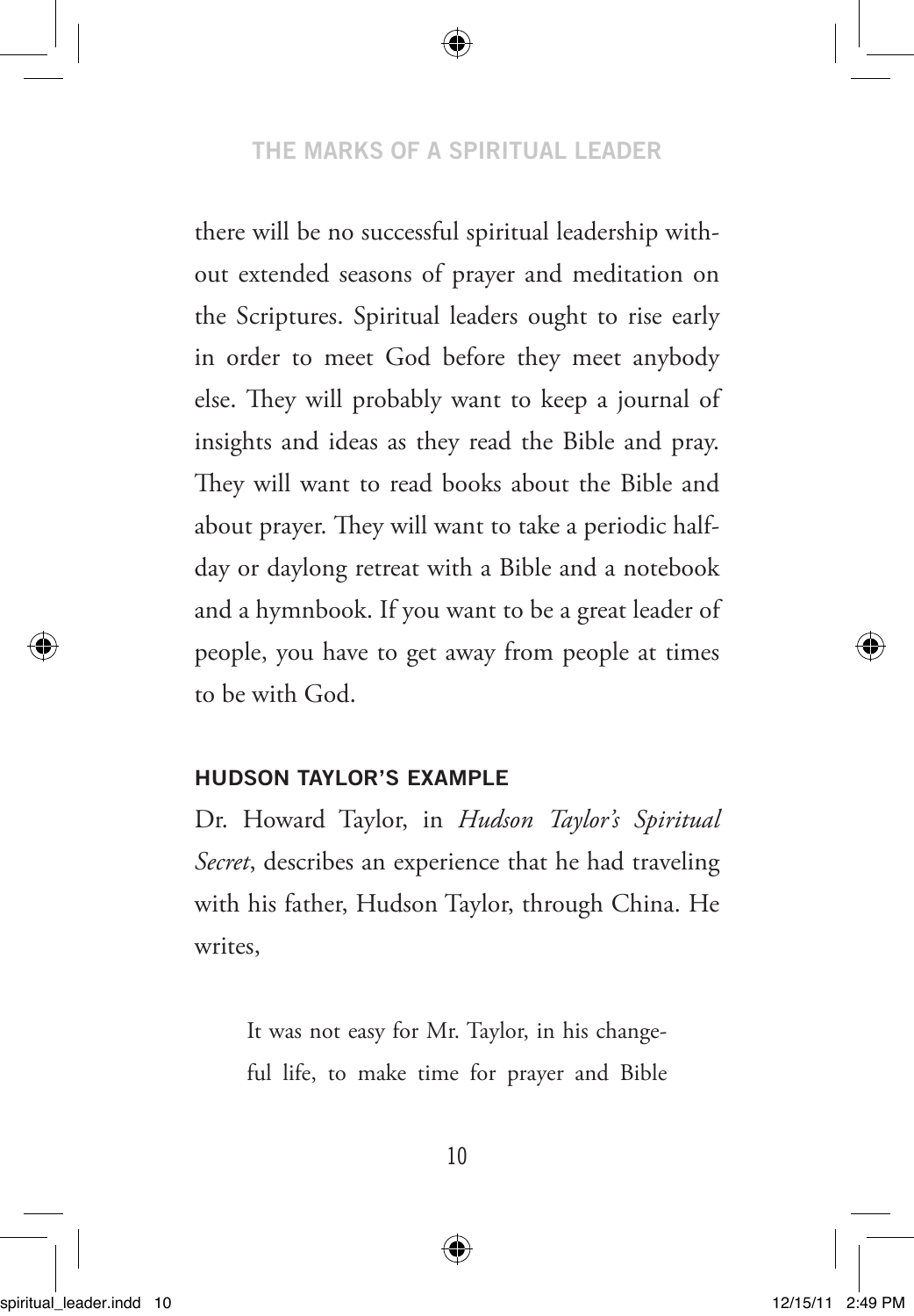study, but he knew that it was vital. Well do the writers remember traveling with him month after month in northern China, by cart and wheelbarrow, with the poorest of inns at night. Often with only one large room for coolies and travelers alike, they would screen off a corner for their father and another for themselves, with curtains of some sort; and then, after sleep at last had brought a measure of quiet, they would hear a match struck and seek the flicker of candlelight which told that Mr. Taylor, however weary, was pouring over the little Bible in two volumes always at hand. From two to four A.M. was the time he usually gave to prayer; the time when he could be most sure of being undisturbed to wait upon God. That flicker of candlelight has meant more to them than all they have read or heard on secret prayer; it meant reality, not preaching but practice.

The hardest part of the missionary

11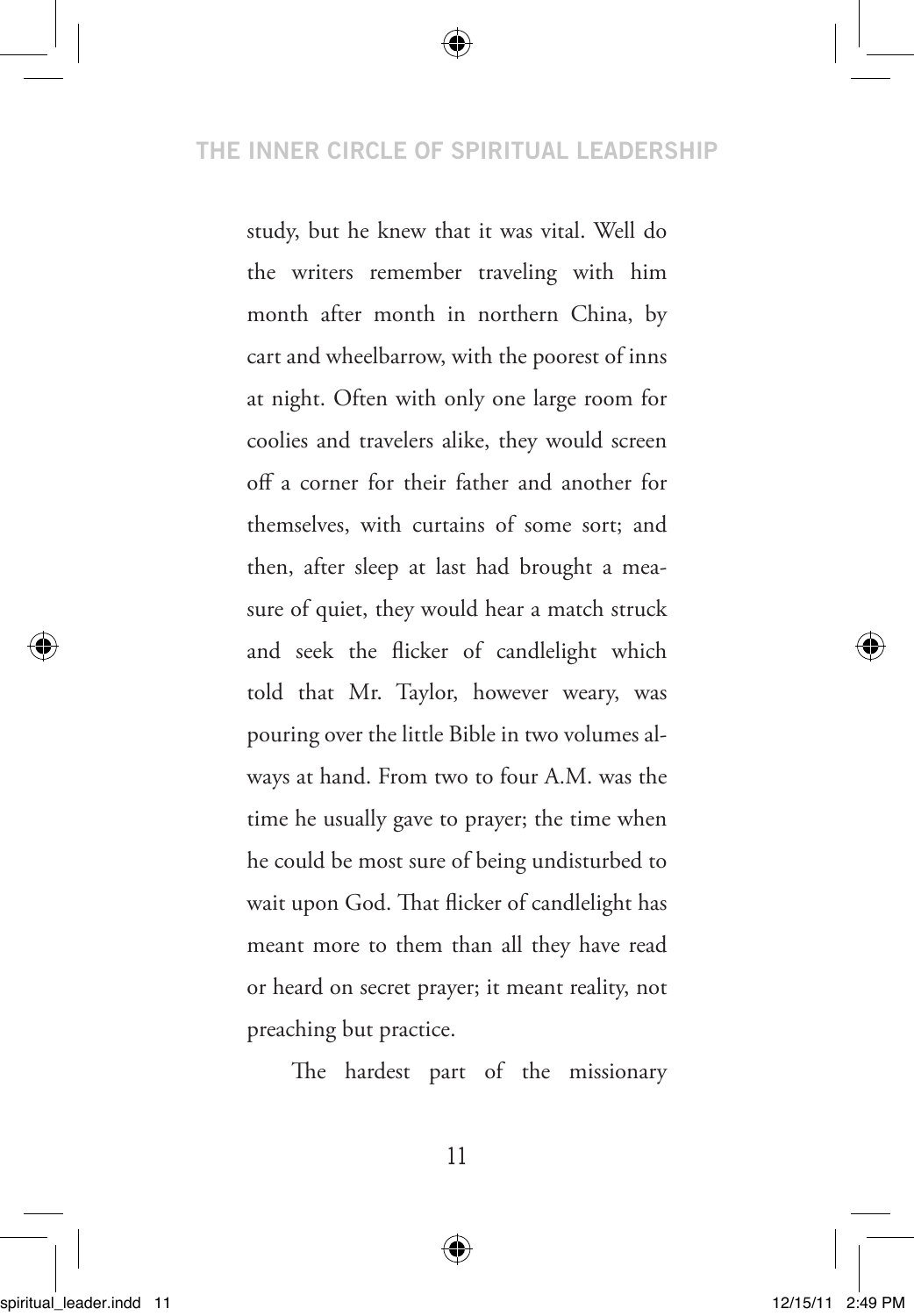career, Mr. Taylor found, is to maintain regular, prayerful Bible study. "Satan will always find you something to do," he would say, "when you ought to be occupied about that, if it is only arranging a window blind."

#### GEORGE MUELLER'S EXAMPLE

George Mueller is noteworthy for his great faith in the work of his orphanages. In his autobiography, he has a section entitled, "How to be Constantly Happy in the Lord." He complains how for years he used to try to pray early in the morning and found that his mind wandered again and again. Then he made a discovery. He records it like this:

The point is this: I saw more clearly than ever that the first great and primary business to which I ought to attend every day was to have my soul happy in the Lord. The first thing to be concerned about was not how much I might serve the Lord, how I might glorify the Lord;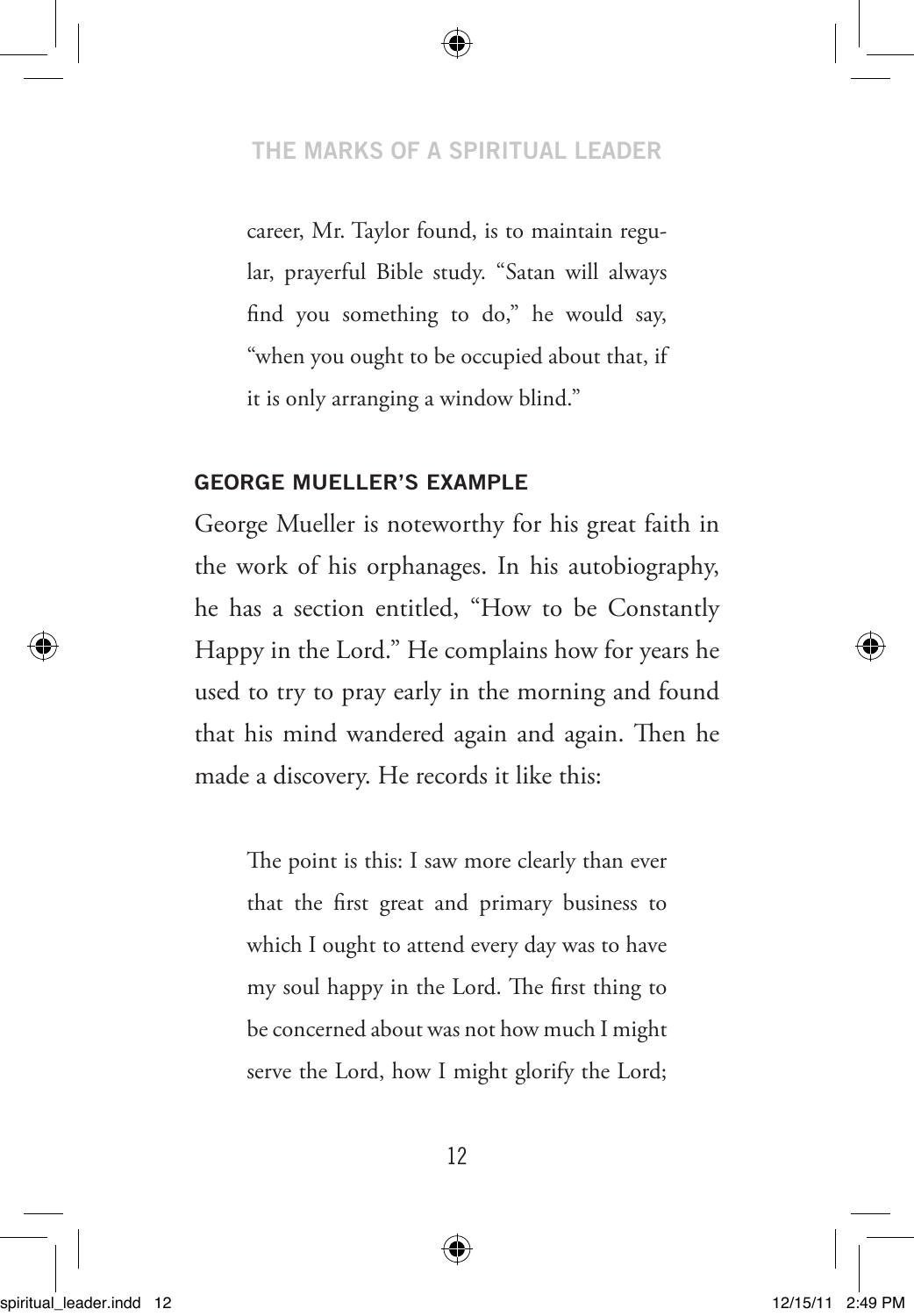but how I might get my soul into a happy state, and how my inner man might be nourished. . . Before this time my practice had been at least for ten years previously as a habitual thing to give myself to prayer after having dressed in the morning. Now I saw that the most important thing I had to do was to give myself to the reading of the word of God and to meditation on it, that thus my heart might be comforted, encouraged, warned, reproved, instructed; and that thus, while meditating, my heart might be brought into experimental communion with the Lord. I began, therefore, to meditate on the New Testament from the beginning early in the morning. The first thing I did, after having asked in a few words the Lord's blessing upon his precious word, was to begin to meditate on the word of God, searching as it were into every verse to get blessing out of it; not for the sake of the public ministry of the word; not for the sake of preaching on what I had

13

spiritual\_leader.indd 13 12/15/11 2:49 PM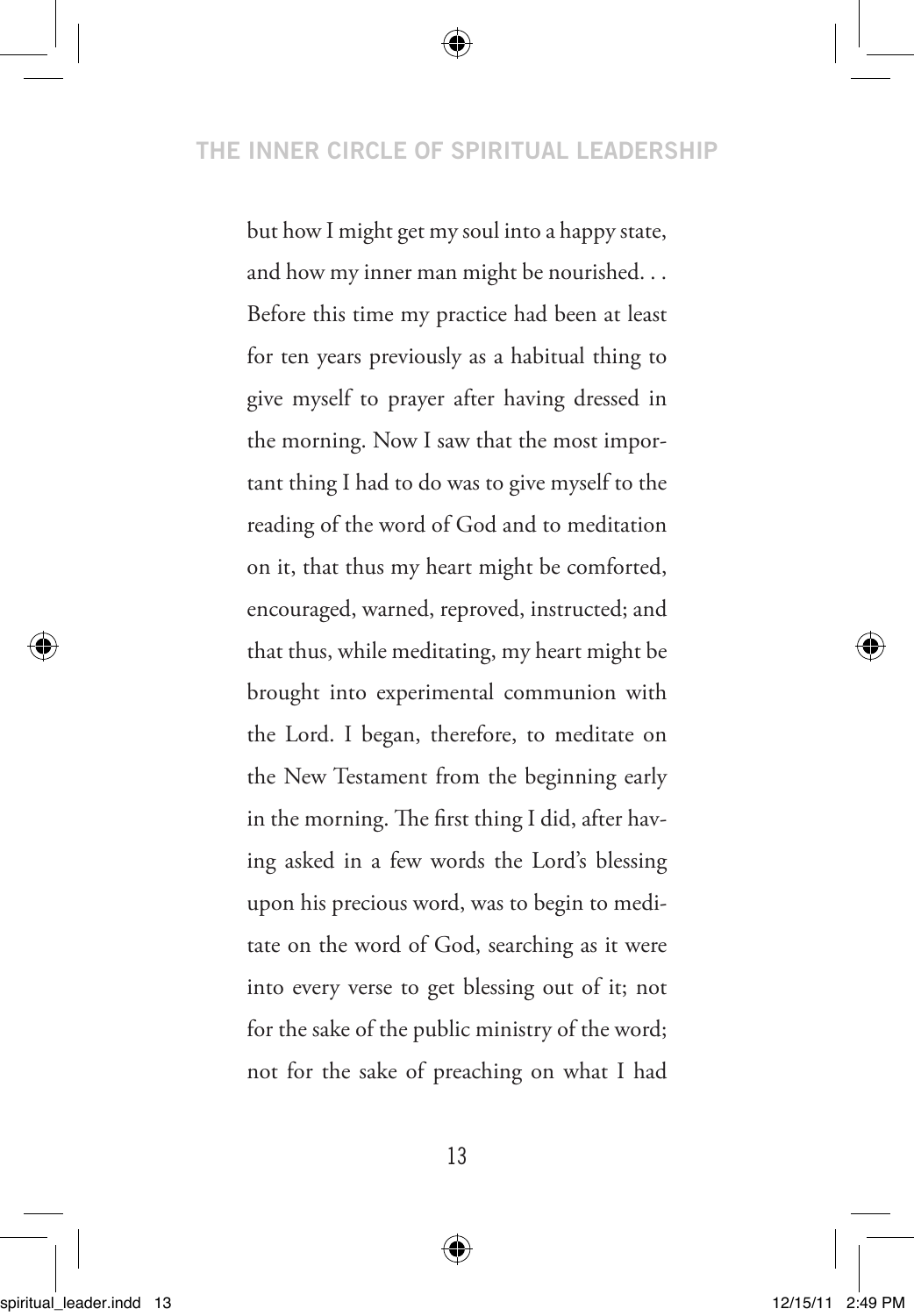meditated upon; but for the sake of obtaining food for my soul. The result I have found to be almost invariably this, that after a very few minutes my soul has been led to confession, or to thanksgiving, or to intercession, or to supplication; so that though I did not, as it were, give myself to prayer but to meditation, yet it turned almost immediately more or less into prayer. When thus I have been for a while making confession or intercession or supplication or have given thanks, I go on to the next words or verse, turning all, as I go on, into prayer for myself or others, as the word may lead to it; but still continually keeping before me that food for my soul as the object of my meditation.

The result of this is that there is always a good deal of confession, thanksgiving, supplication, or intercession mingled with my meditation and that my inner man almost invariably is almost sensibly nourished and

14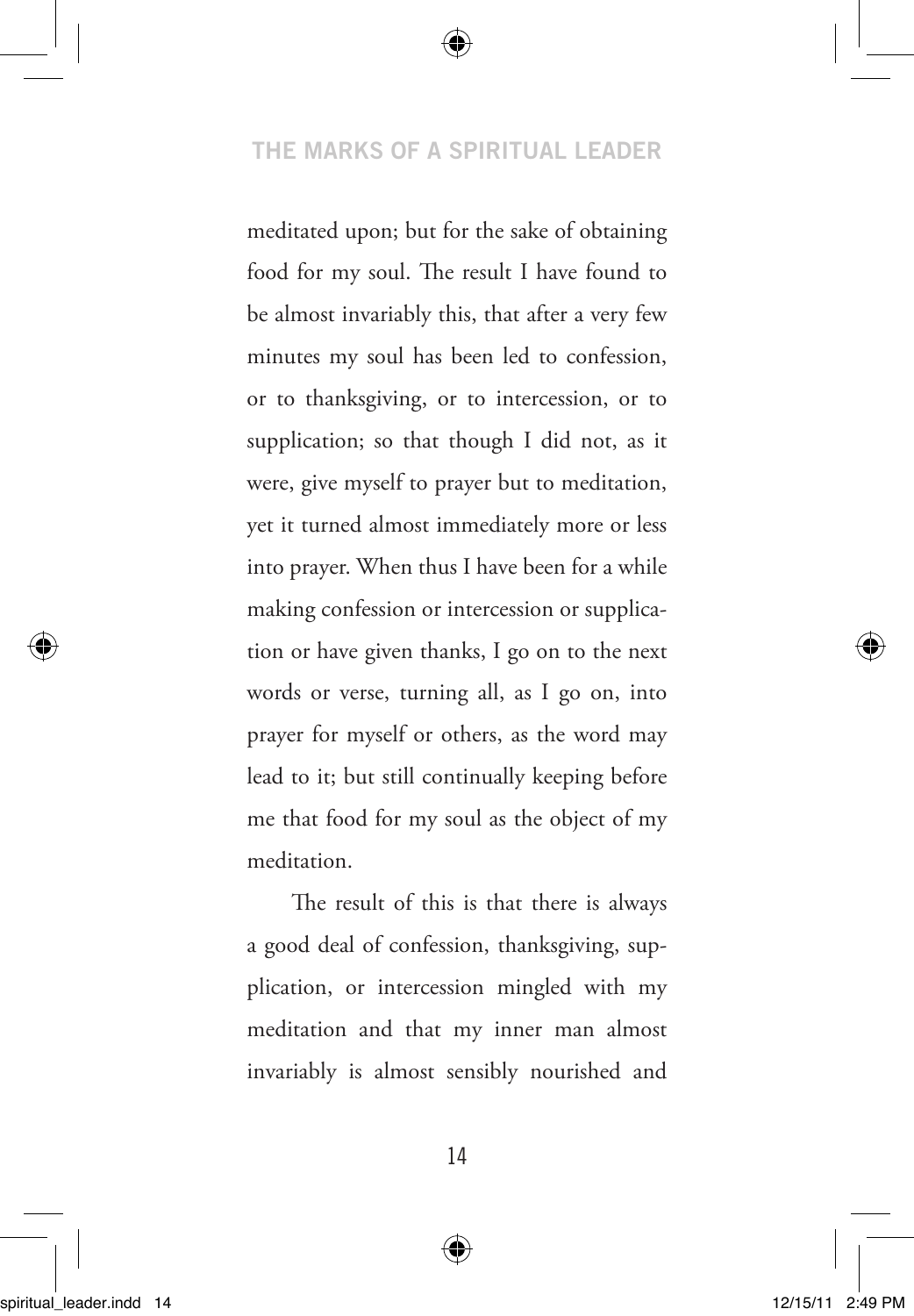strengthened and that by breakfast time, with rare exceptions, I am in a peaceful if not a happy state of heart.

Now that God has taught me this point, it is as plain to me as anything that the first thing the child of God has to do morning by morning is to obtain food for the inner man. As the outward man is not fit for work for any length of time, except we take food, and as this is one of the first things we do in the morning, so it should be with the inner man. We should take food for that, as everyone must allow. Now what is the food for the inner man? Not prayer, but the word of God; and here again, not the simple reading of the word of God, so that it only passes through our minds, just as water runs through a pipe, but considering what we read, pondering over it, and applying it to our hearts.

By the blessing of God I ascribe to this mode the help and strength which I have had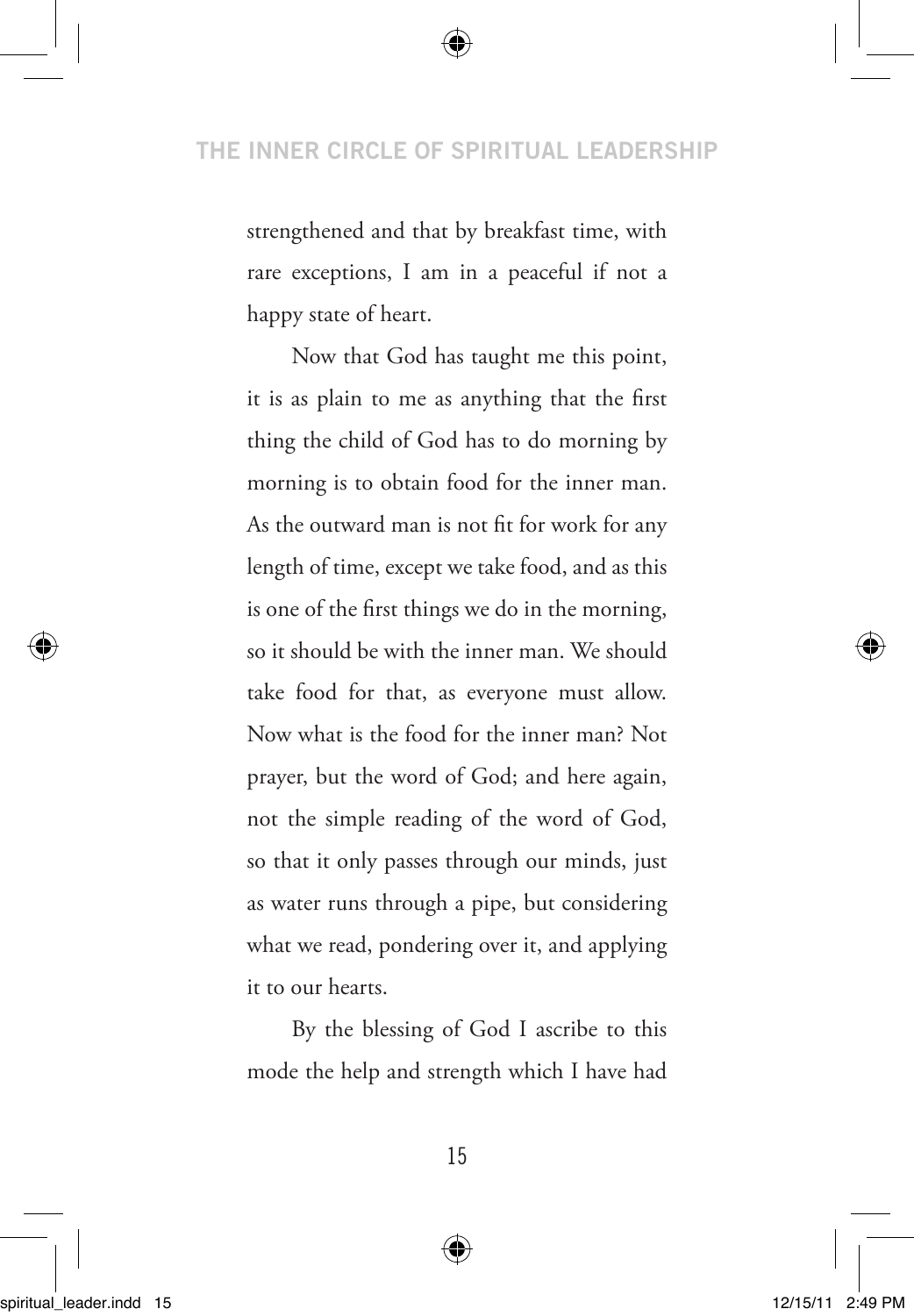to pass in peace through deeper trials in various ways than I have ever had before; and after having now above forty years tried this way, I can most fully, in the fear of God, commend it. How different when the soul is refreshed and made happy early in the morning, from what it is when, without spiritual preparation, the service, the trials, and the temptations of the day come upon one!

It should be an encouragement to all of us to persevere in meditation upon the Scriptures when we read a letter which, in 1897, George Mueller sent to the British and Foreign Bible Society in which he had to excuse himself from attending a meeting in Burmingham. He said, "Will you have the kindness to read to the meeting that I have been for sixty-eight years and three months, viz., since July, 1929, a lover of the word of God and that uninterruptedly. During this time I have read considerably more than one hundred times through the whole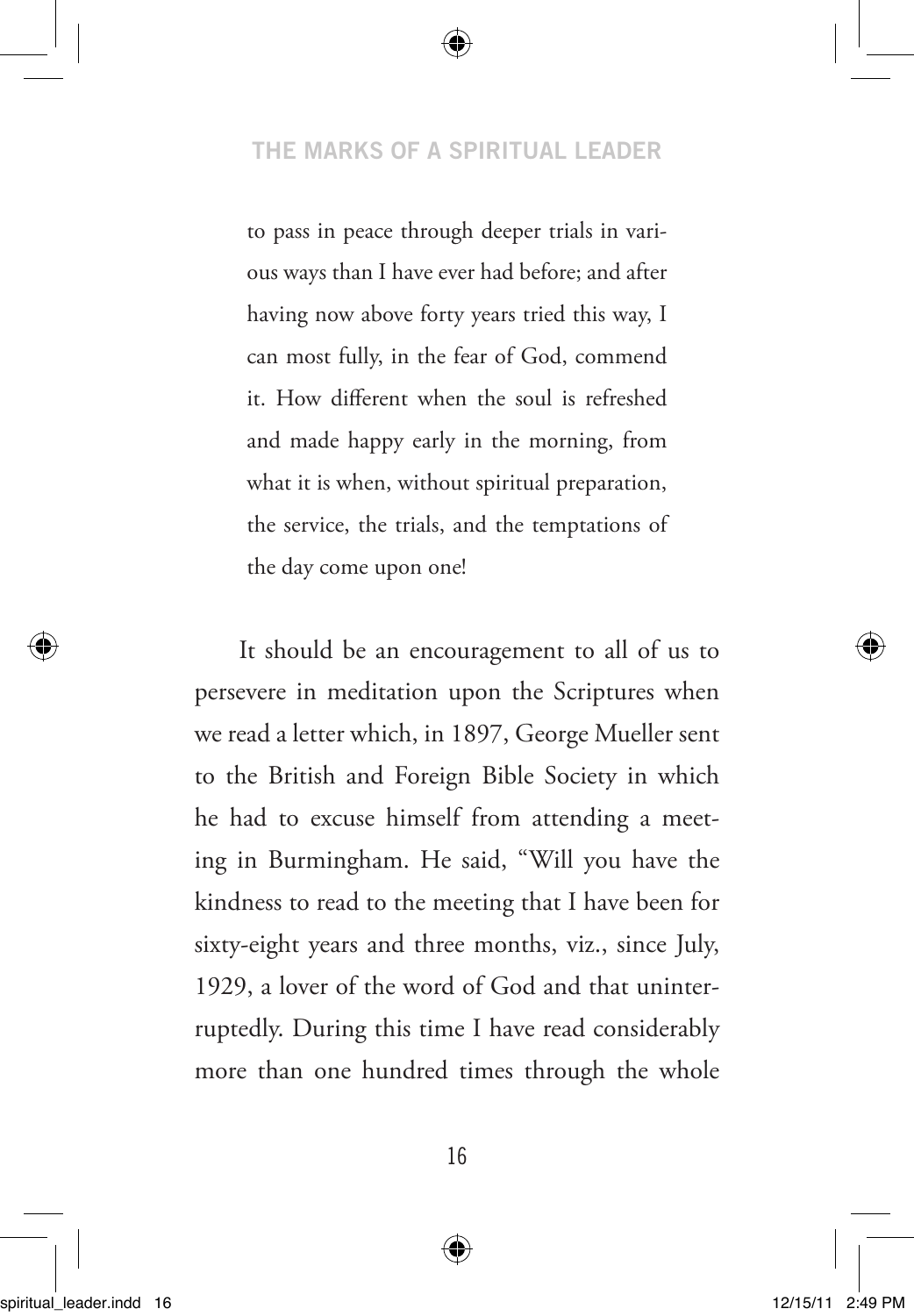

of the Old and New Testaments with prayer and meditation." If we are going to be powerful spiritual leaders we must move in the direction of Hudson Taylor and George Mueller.

17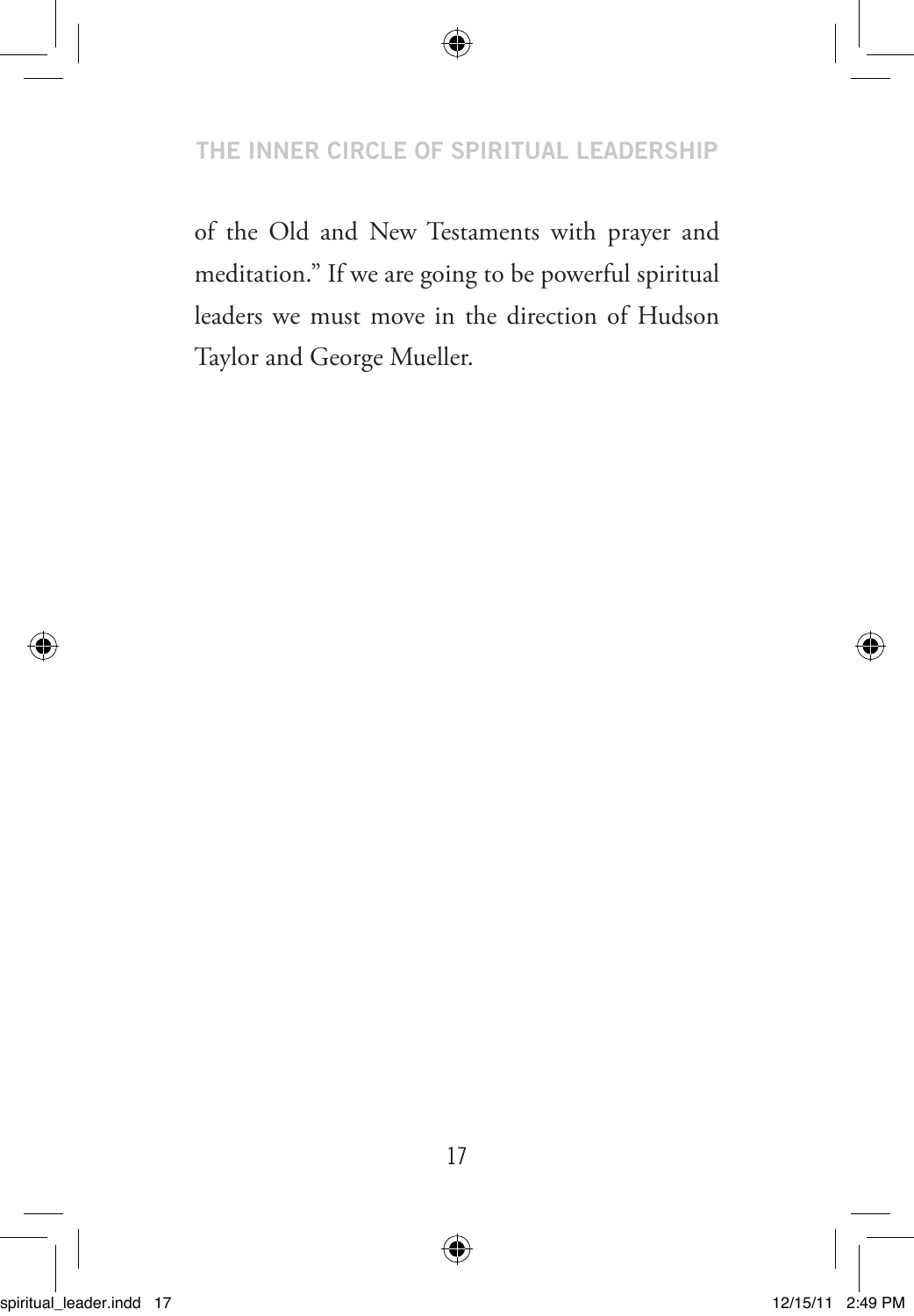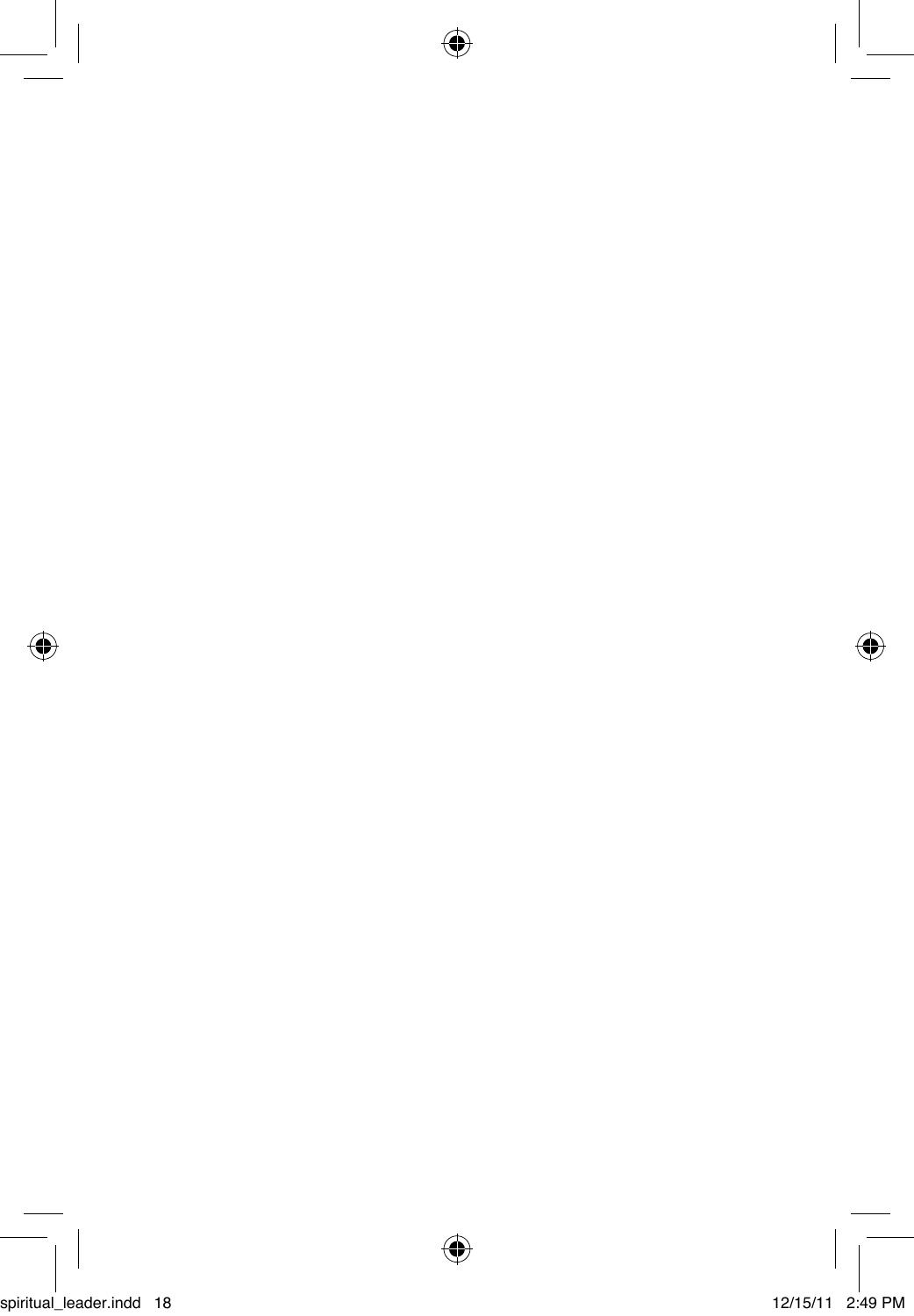Everyone in the church has one or more spiritual gifts. Everyone should be involved in ministry. Everyone should be seeking to lead others to the point where they bring glory to God by the way they think and feel and act. But there are some people to whom the risen and reigning Christ has given qualities of personality that tend to make them more able leaders than others. Not all of these qualities are distinctively Christian, but when the Holy Spirit fills a person's life each of these qualities is harnessed and transformed for God's purposes.

#### 1. RESTLESS

Spiritual leaders have a holy discontentment with the status quo. Non-leaders have inertia that causes them to settle in and makes them very hard to move off of dead center. Leaders have a hankering to change, to move, to reach out, to grow, and to

19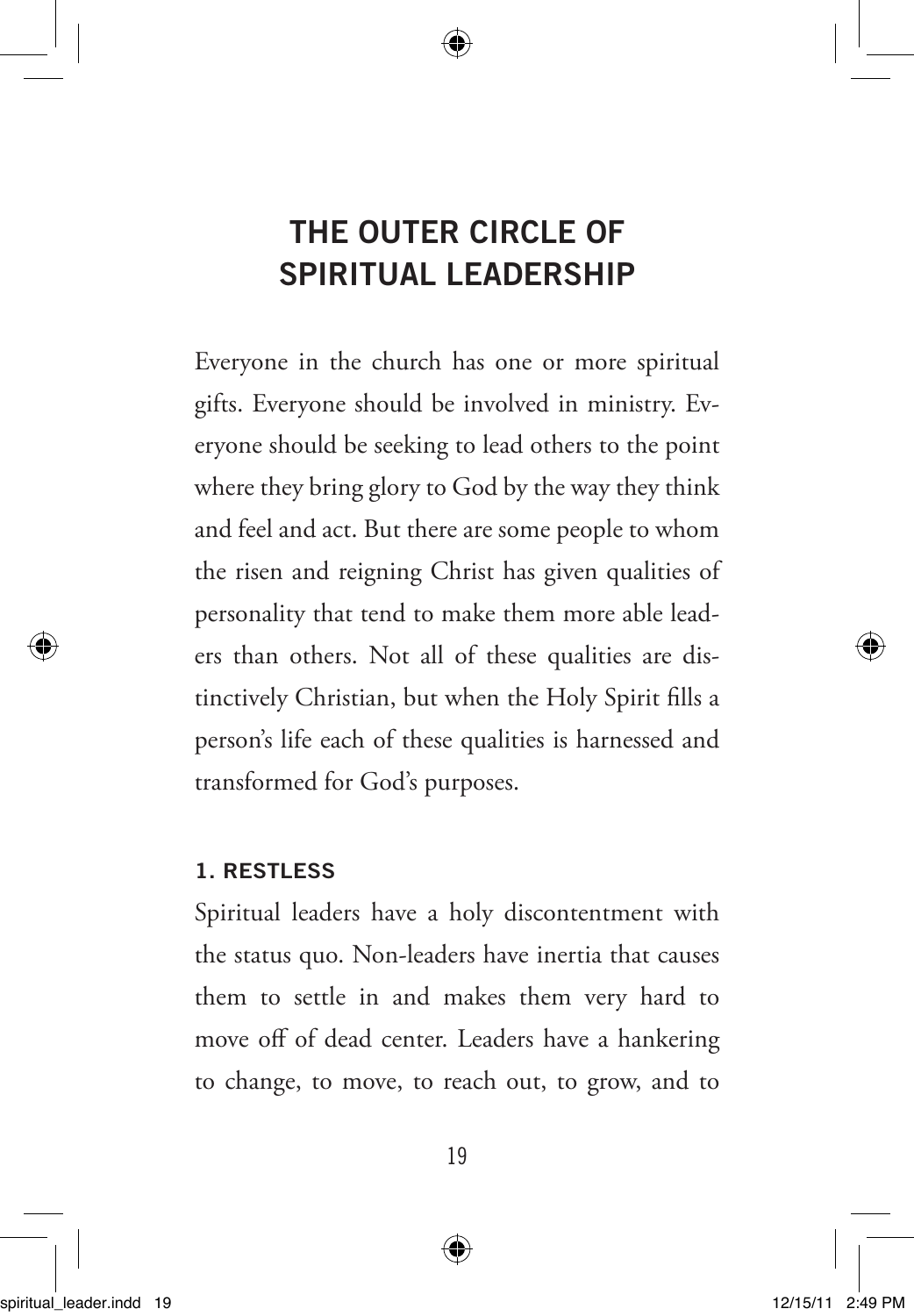take a group or an institution to new dimensions of ministry. They have the spirit of Paul, who said in Philippians 3:13, "Brothers, I do not consider that I have made it my own. But one thing I do: forgetting what lies behind and straining forward to what lies ahead. I press on toward the goal for the prize of the upward call of God in Christ Jesus." Leaders are always very goal-oriented people.

God's history of redemption is not finished. The church is shot through with imperfections, lost sheep are still not in the fold, needs of every sort in the world are unmet, sin infects the saints. It is unthinkable that we should be content with things the way they are in a fallen world and an imperfect church. Therefore, God has been pleased to put a holy restlessness into some of his people, and those people will very likely be the leaders.

spiritual\_leader.indd 20 12/15/11 2:49 PM

20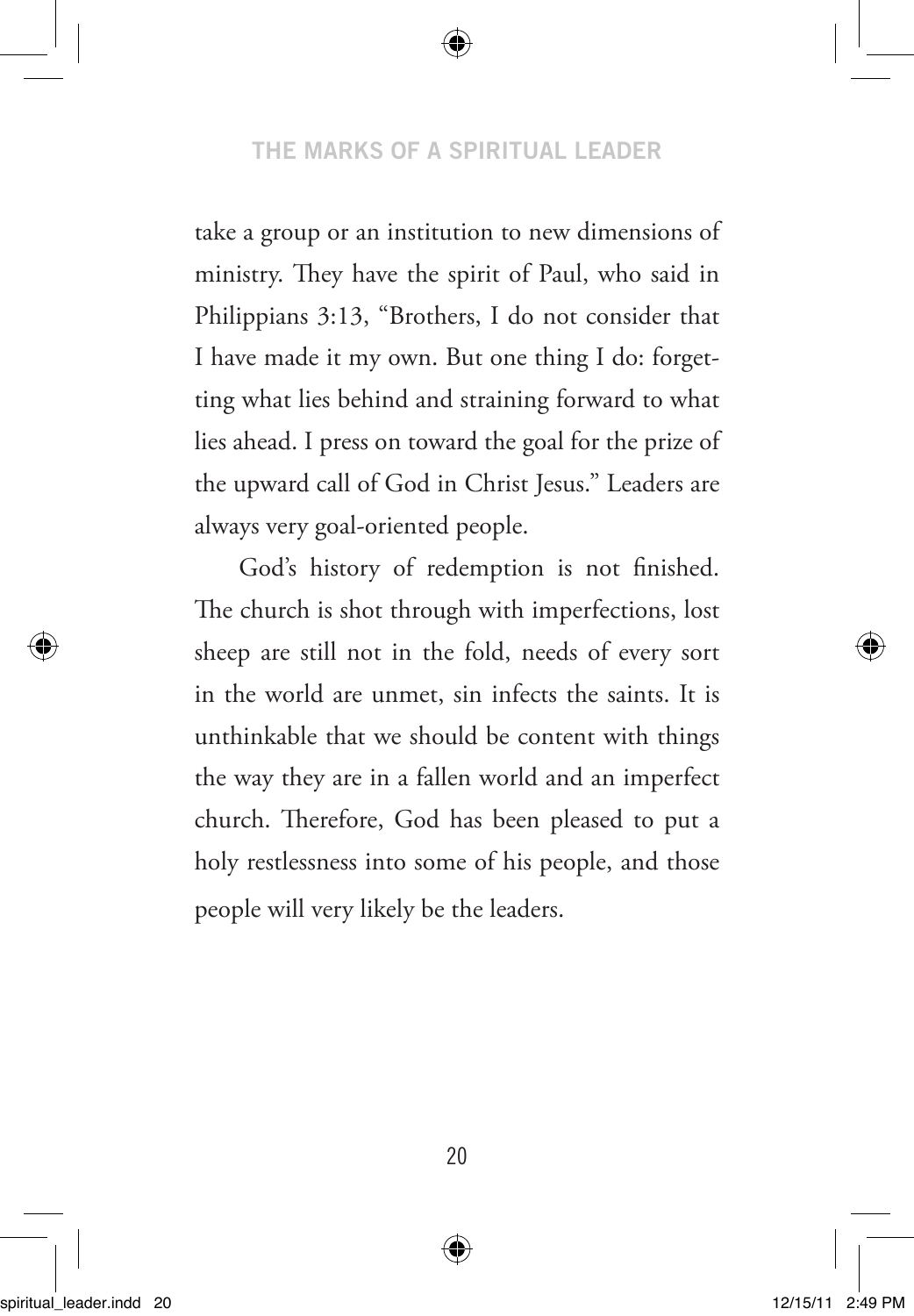#### 2. OPTIMISTIC

Spiritual leaders are optimistic not because man is good but because God is in control. The leader must not let his discontentment become disconsolation. When he sees the imperfection of the church, he must say with the writer of Hebrews, "Though we speak in this way, yet in your case, beloved, we feel sure of better things—things that belong to salvation" (Hebrews 6:9). The foundation of his life is Romans 8:28, "And we know that for those who love God all things work together for good, for those who are called according to his purpose." He reasons with Paul that, "He who did not spare his own son, but gave him up for us all, how will he not also with him graciously give us all things?" (Romans 8:32).

Without this confidence based upon the goodness of God manifested in Jesus Christ, the leader's perseverance would falter and the people would not be inspired. Without optimism, restlessness becomes despair.

21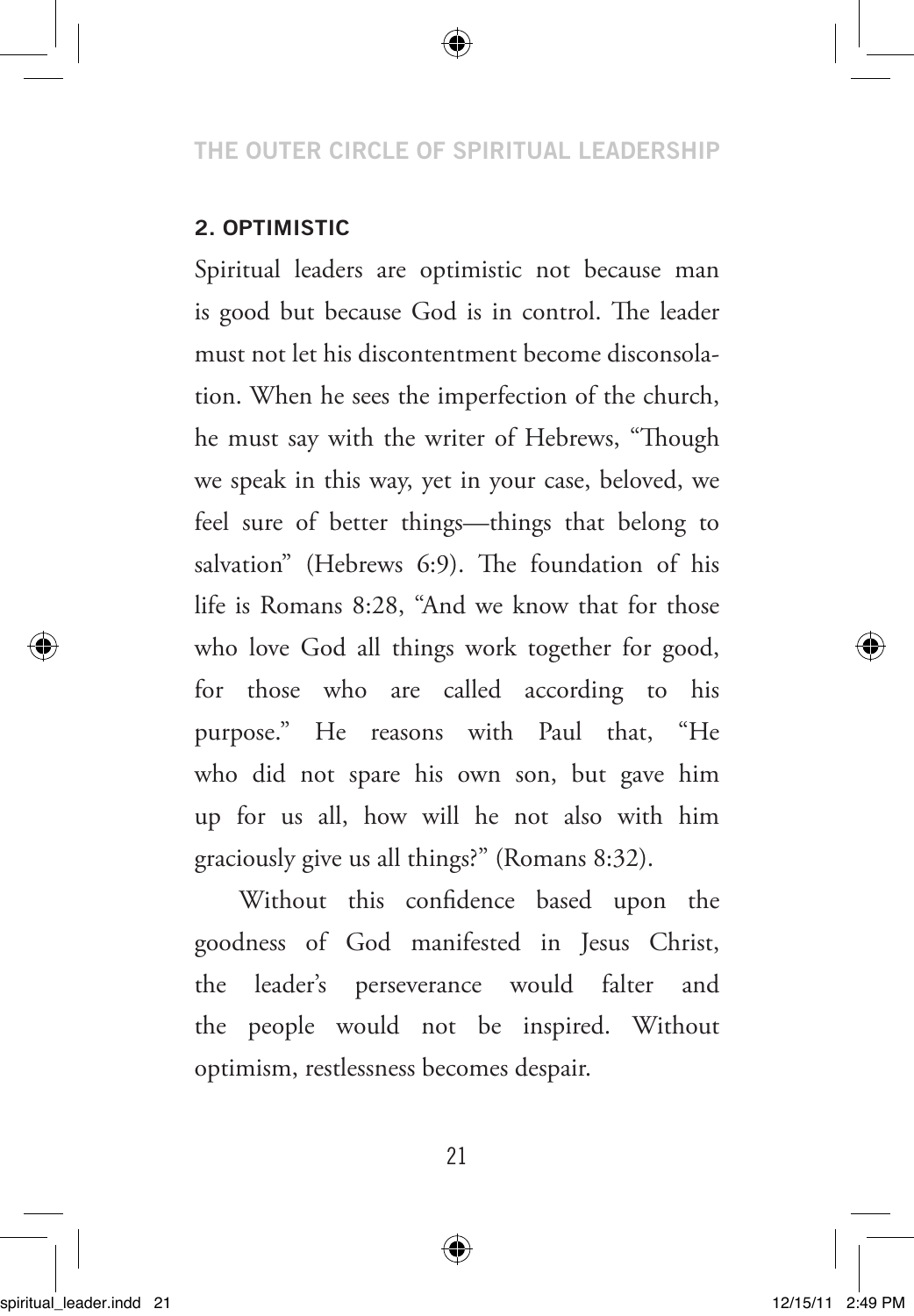#### 3. INTENSE

The great quality I want in my associates is one of intensity. Romans 12:8 says that if your gift is leadership do it "with zeal." Romans 12:11 says, "Do not be slothful in zeal, be fervent in spirit." When the disciples remembered the way Jesus had behaved in relation to the temple of God, they characterized it with words from the Old Testament like this, "Zeal for your house will consume me" (John 2:17). The leader follows the advice of Ecclesiastes 9:10, "Whatever your hand finds to do, do it with your might."

When Jonathan Edwards was a young man, he wrote a list of about 70 resolutions. The one that has inspired me the most goes like this: "To live with all my might while I live." Count Zinzendorf of the Moravians said, "I have one passion. It is He and He alone." Jesus warns us in Revelation 3:16 that he does not have any taste for people who are lukewarm: "So because you are lukewarm, and neither hot nor cold, I will spit you out of my mouth."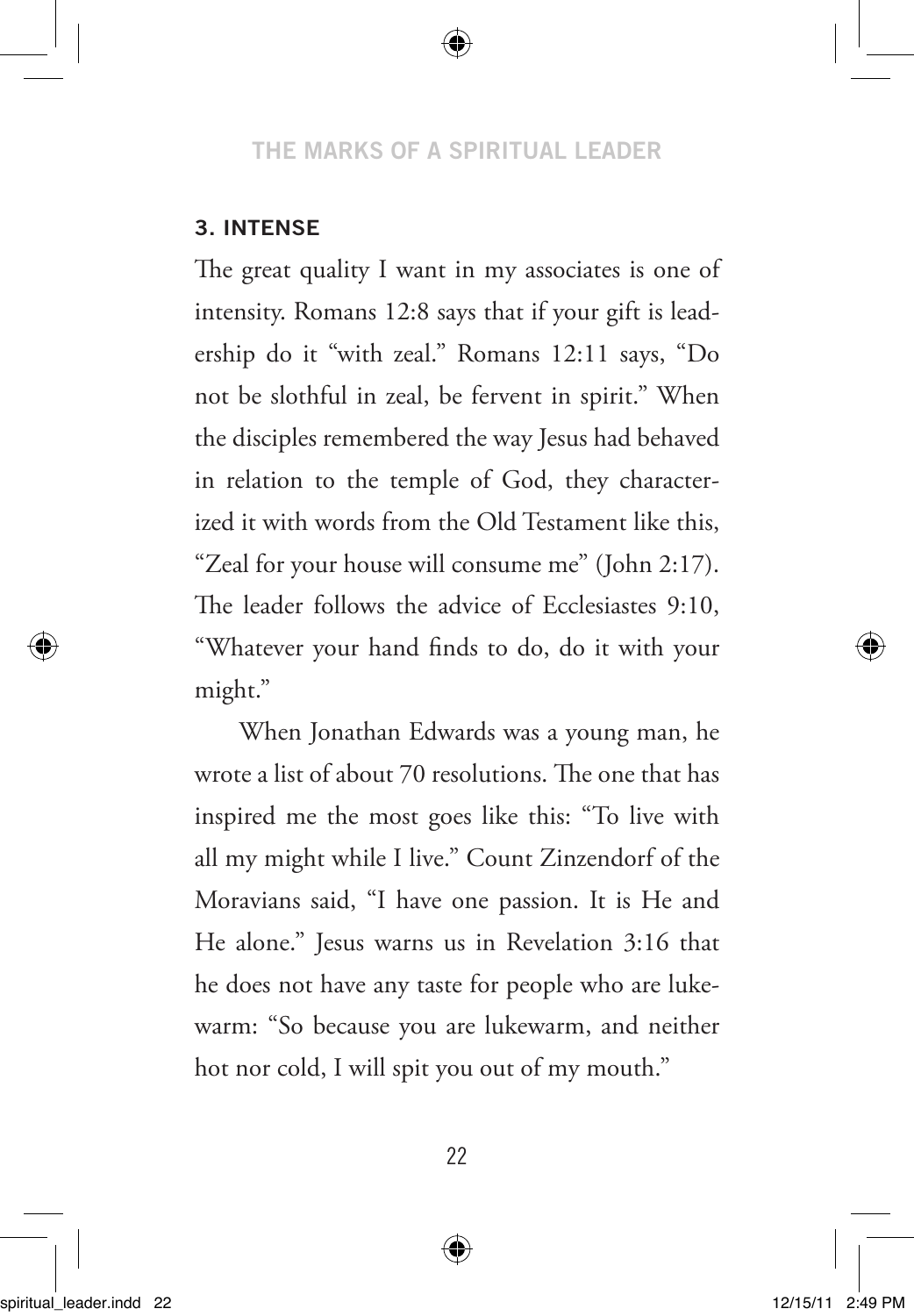Spiritual leaders must go out alone somewhere and ponder what unutterable and stupendous things they know about God. If their life is one extended yawn, they are simply blind. Leaders must give evidence that the things of the Spirit are intensely real. They cannot do that unless they are intense themselves.

#### 4. SELF-CONTROLLED

By *self-controlled* I do not mean prim and proper, but rather master of our drives. If we are to lead others toward God, we cannot be led ourselves toward the world. According to Galatians 5:23, self-control is a fruit of the Spirit. It is not mere willpower. It is appropriating the power of God to get mastery over our emotions and our appetites that could lead us astray or cause us to occupy our time with fruitless endeavors.

In 1 Corinthians 6:12 Paul says, "All things are lawful for me, but I will not be enslaved by anything." The Christian leader must ruthlessly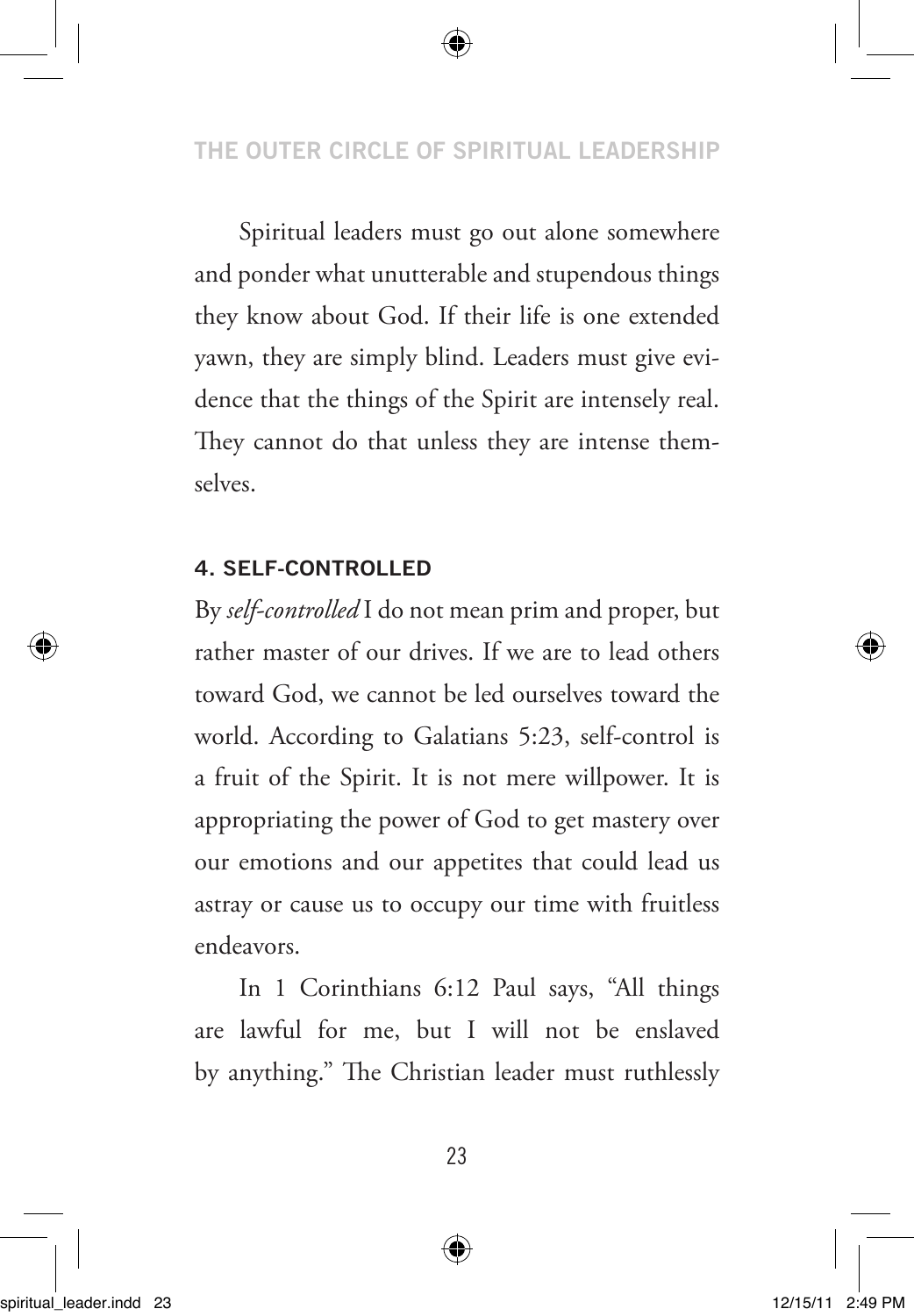examine his life to see whether he is the least enslaved by television, Internet, social media, food, alcohol, coffee, soda, sports, computer games, shopping, romance novels, pornography, masturbation, or people-pleasing.

Paul said in 1 Corinthians 9:25, "Every athlete exercises self-control in all things. They do it to receive a perishable wreath, but we an imperishable. So, I do not run aimlessly, I do not box as one beating the air. But I discipline my body and keep it under control, lest after preaching to others I myself should be disqualified." And he says in Galatians 5:24, "Those who belong to Christ have crucified the flesh with its passion and desires."

Spiritual leaders ruthlessly track down bad habits and break them by the power of the Spirit. They hear and follow Romans 8:13, "For if you live according to the flesh you will die, but if by the Spirit you put to death the deeds of the body you will live." Spiritual leaders long to be free from everything that hinders their fullest delight in God and service of others.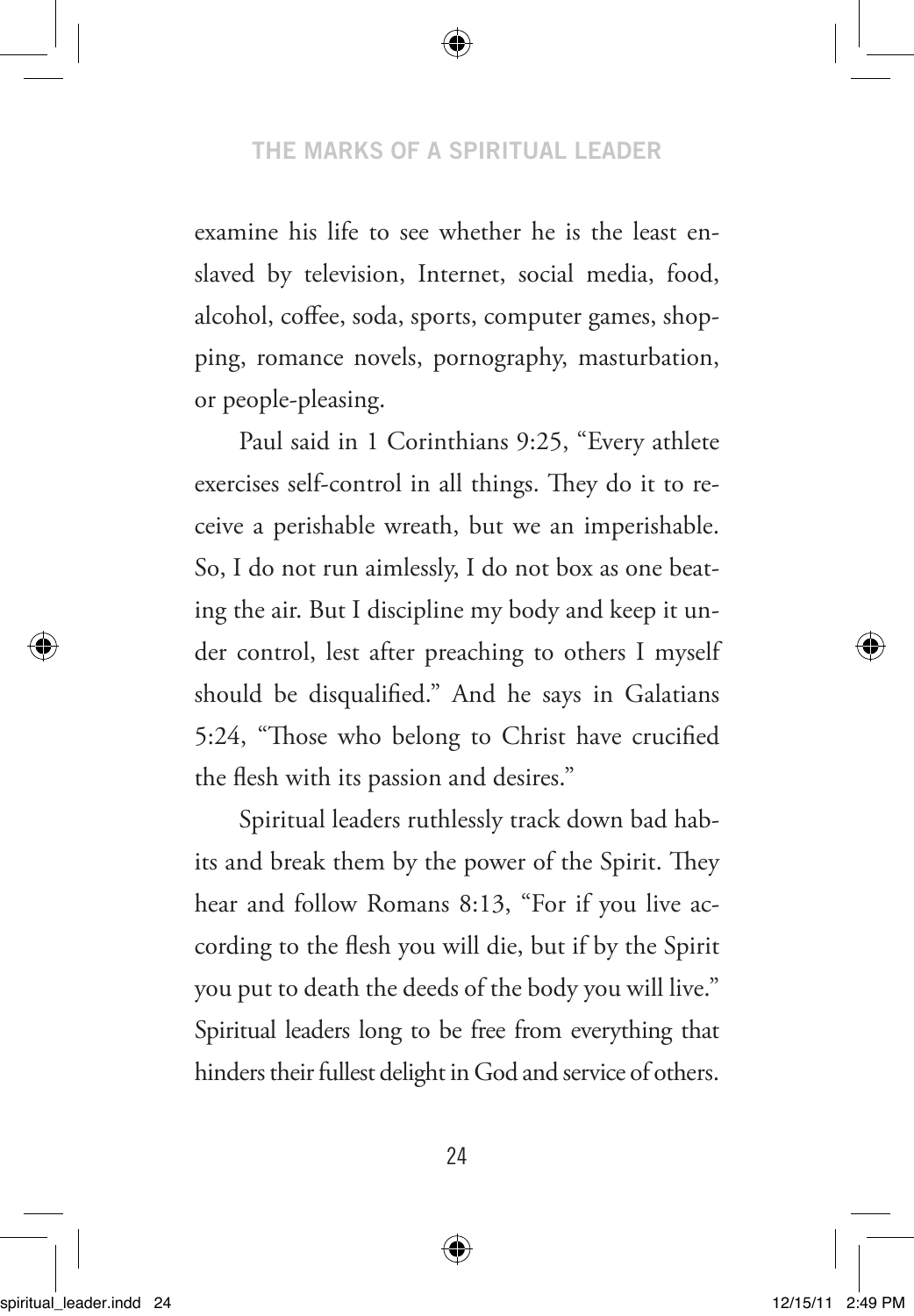#### 5. THICK-SKINNED

At least this much is sure in leadership: If you begin to lead others, you will be criticized. No one will be a significant spiritual leader if his aim is to please others and seek their approval. Paul said in Galatians 1:10, "For am I now seeking the approval of man, or of God? Or am I trying to please man? If I were still trying to please man, I would not be a servant of Christ."

Spiritual leaders do not seek the praises of men. They seek to please God. Dr. Carl Lundquist, former President of Bethel College and Seminary, said in his final report to the Baptist General Conference that there was hardly one of the twenty-eight years in which he served that he was not actively opposed by many people.

If criticism disables us, we will never make it as spiritual leaders. I don't mean that we must be the kind of people who don't feel hurt, but rather that we must not be wiped out by the hurt. We must be

25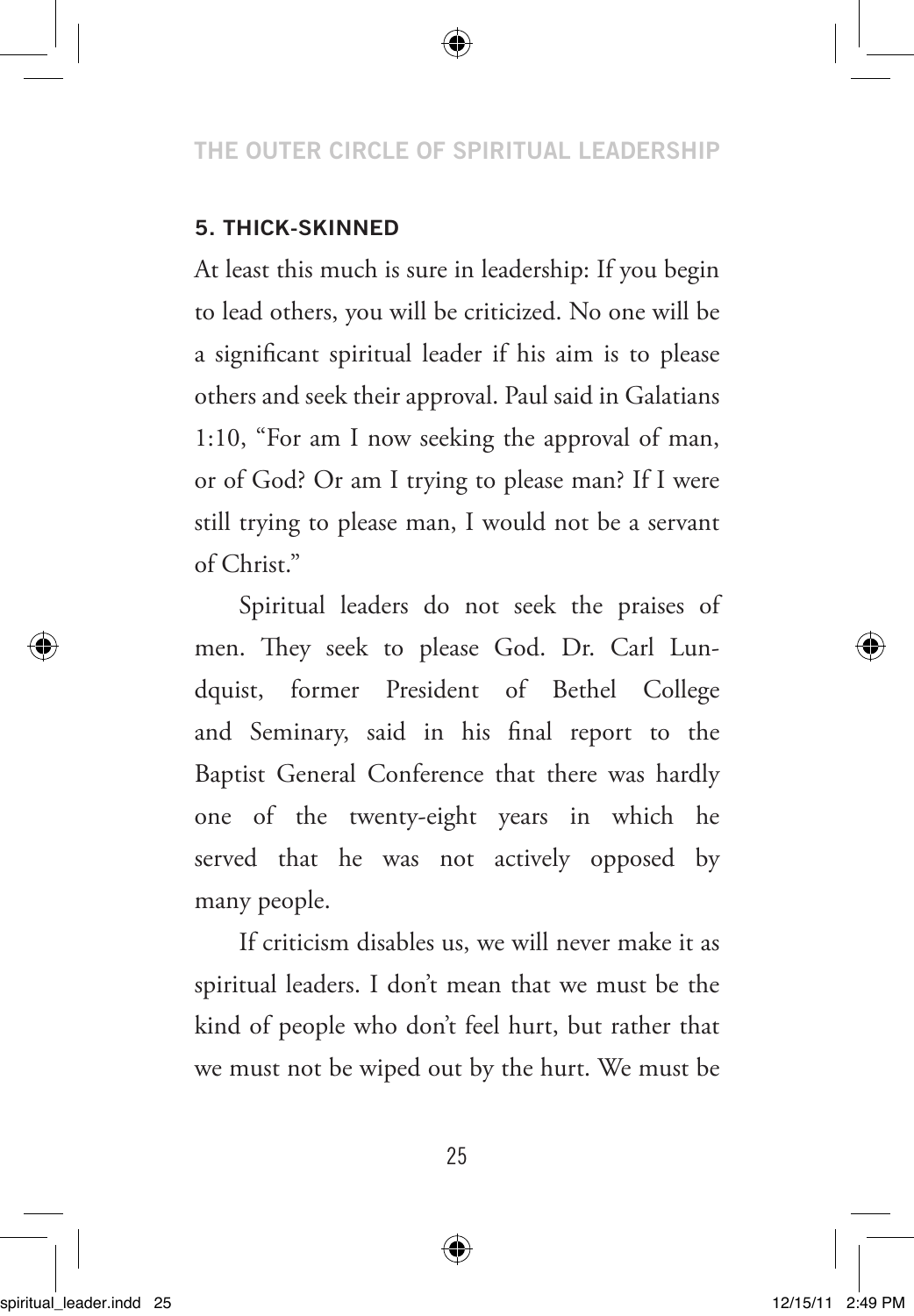able to say with Paul in 2 Corinthians 4:8, "We are afflicted in every way, but not crushed; perplexed, but not driven to despair; persecuted, but not forsaken; struck down, but not destroyed." We will feel the criticism, but we will not be incapacitated by it. As Paul says in 2 Corinthians 4:16, "We do not lose heart."

Leaders must be able to digest depression because they will eat plenty of it. There will be many days when the temptation is very strong to quit because of unappreciative people. Criticism is one of Satan's favorite weapons to try to get effective Christian leaders to throw in the towel.

I should, however, qualify this characteristic of being thick-skinned. I do not want to give the impression that spiritual leaders are closed off to legitimate criticism. A good leader must not only be thick-skinned but also open and humbly ready to accept and apply just criticism. No leader is perfect, and Jonathan Edwards said once that he made it a spiritual discipline to look for the truth in every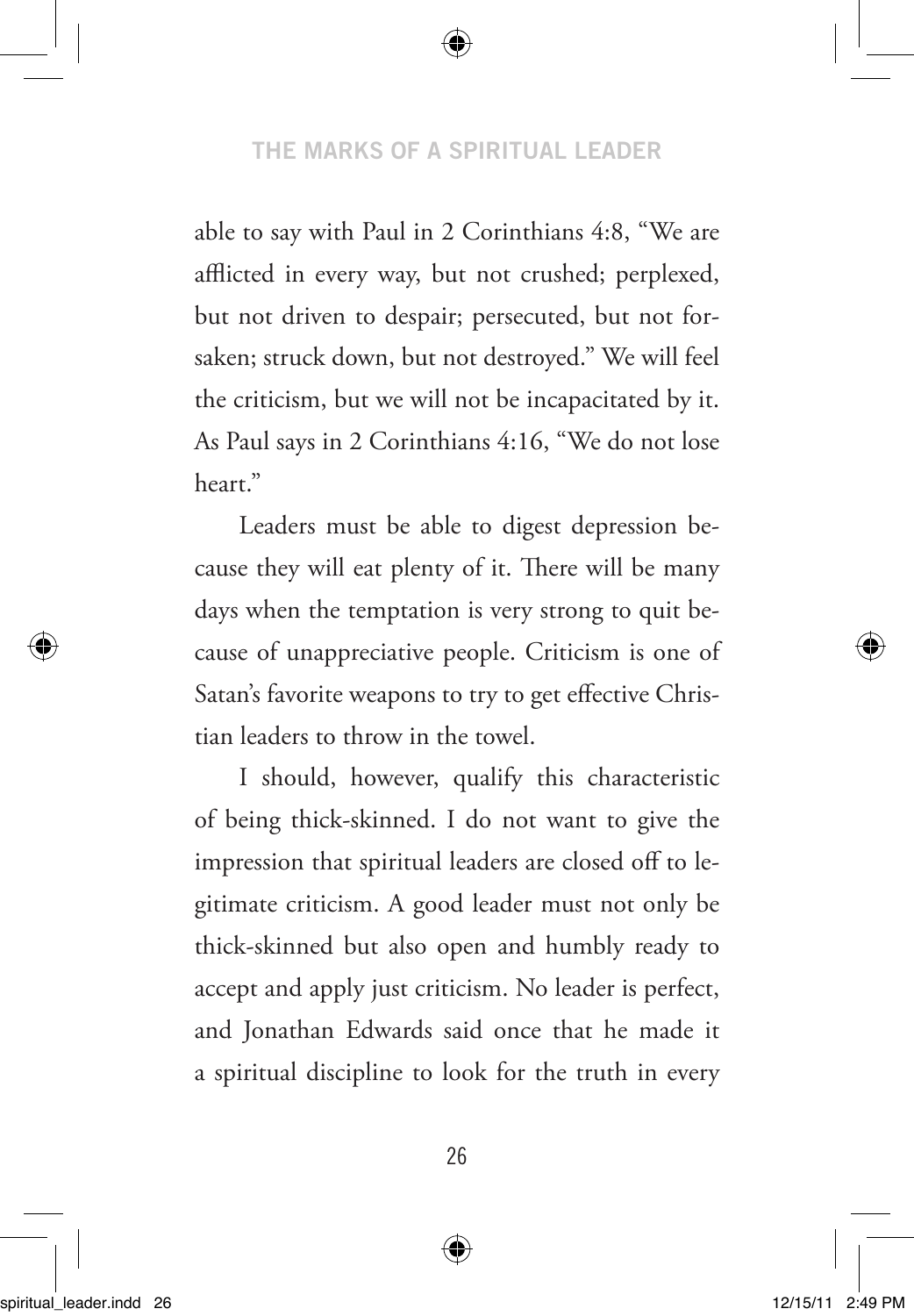criticism that came his way before he discarded it. That's good advice.

#### 6. ENERGETIC

Lazy people cannot be leaders. Spiritual leaders "redeem the time" (Ephesians 5:16). They work while it is day, because they know that night comes when no man can work (John 9:4). They do "not grow weary of doing good," for they know that in due season they shall reap if they do not lose heart (Galatians 6:9). They are "steadfast, immovable, always abounding in the work of the Lord, knowing that in the Lord your labor is not in vain" (1 Corinthians 15:58).

But they do not take credit for this great energy or boast in their efforts because they say with the apostle Paul, "I worked harder than any of them, though it was not I, but the grace of God that was with me" (1 Corinthians 15:10). And: "For this I toil, struggling with all his energy that he powerfully works within me" (Colossians 1:29).

27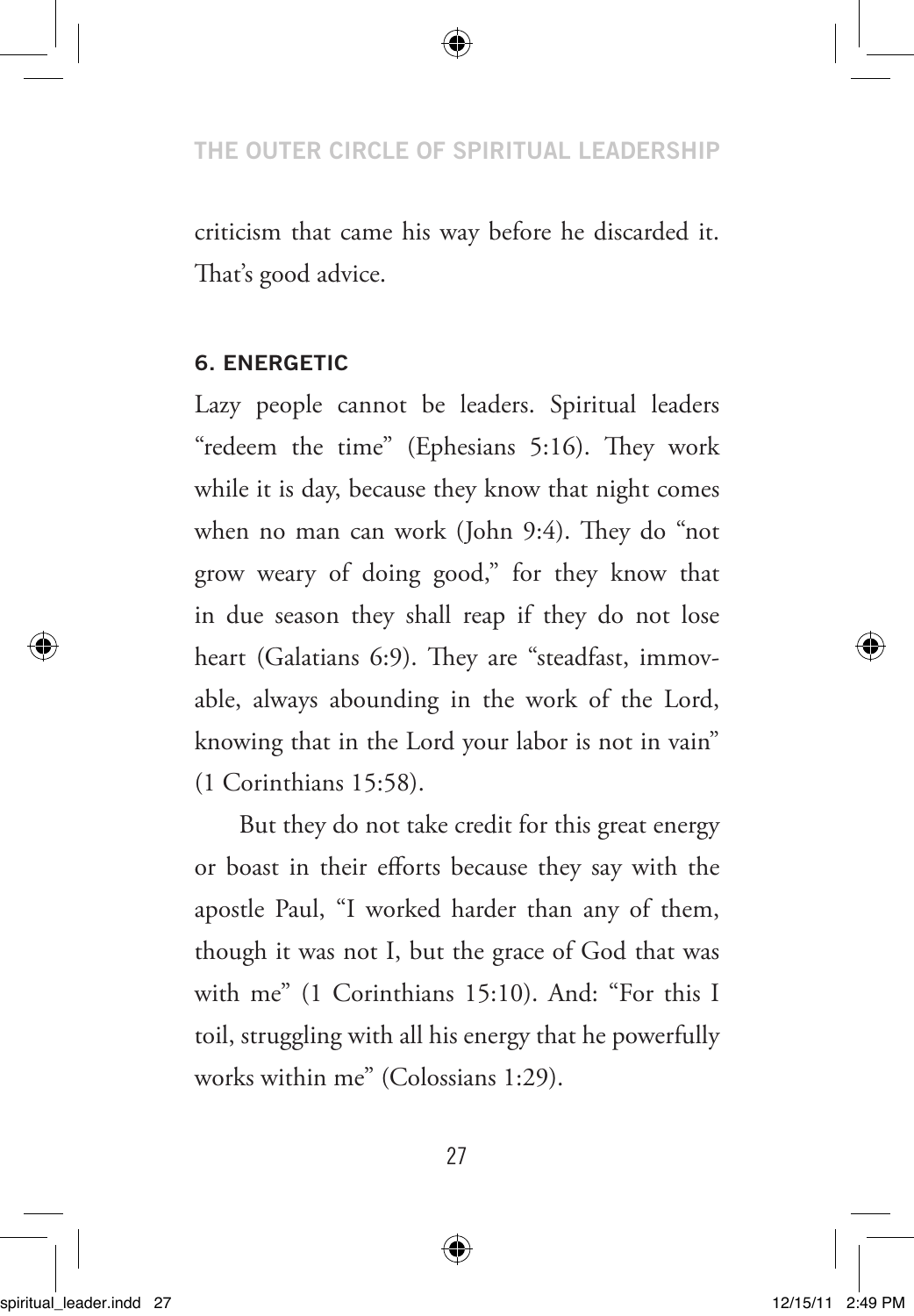The world is run by tired men, someone has said. A leader must learn to live with pressure. None of us accomplish very much without deadlines, and deadlines always create a sense of pressure. A leader does not see the pressure of work as a curse but as a glory. He does not desire to fritter away his life in excess leisure. He loves to be productive. And he copes with the pressure and prevents it from becoming worrisome with promises like Matthew 11:27–28 and Philippians 4:7–8 and Isaiah 64:4.

#### 7. A HARD THINKER

"Be infants in evil, but in your thinking be mature." (1 Corinthians 14:20). It is not easy to be a leader of people who can outthink you. A leader must be one who, when he sees a set of circumstances, thinks about it. He sits down with pad and pencil, and he doodles and writes and creates. He tests all things with his mind and holds fast to what is good (1 Thessalonians 5:21).

He is critical in the best sense of the word—that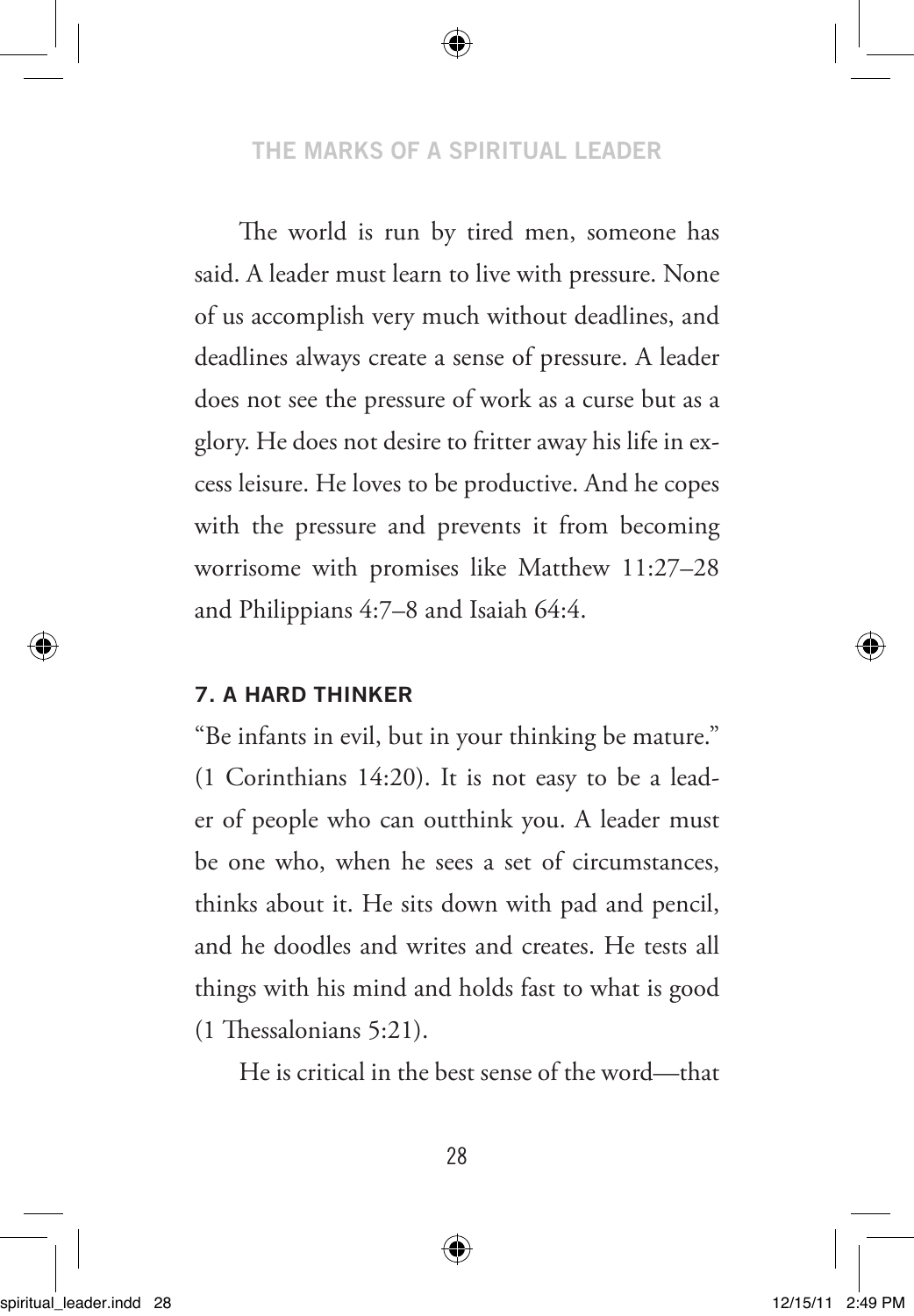is, not gullible or faddish or trendy. He weighs things and considers pros and cons and always has a significant rationale for the decisions that he makes. Careful and rigorous thought is not contrary to a reliance on prayer and divine revelation. The apostle Paul said to Timothy in 2 Timothy 2:7, "Think over what I say, for the Lord will give you understanding in everything." In other words, God's way of imparting to us insight is not to short-circuit the intellectual process.

#### 8. ARTICULATE

It is hard to lead others if you cannot state your thoughts clearly and forcefully. Leaders like Paul aim to persuade men, not coerce them (2 Corinthians 5:11). Leaders who are spiritual do not muster a following with hot air or waves or words but rather with crisp, solid, compelling sentences. The apostle Paul aimed, like all good leaders, at clarity in what he said. According to Colossians 4:4, he asked the people to

29

⊕

spiritual\_leader.indd 29 12/15/11 2:49 PM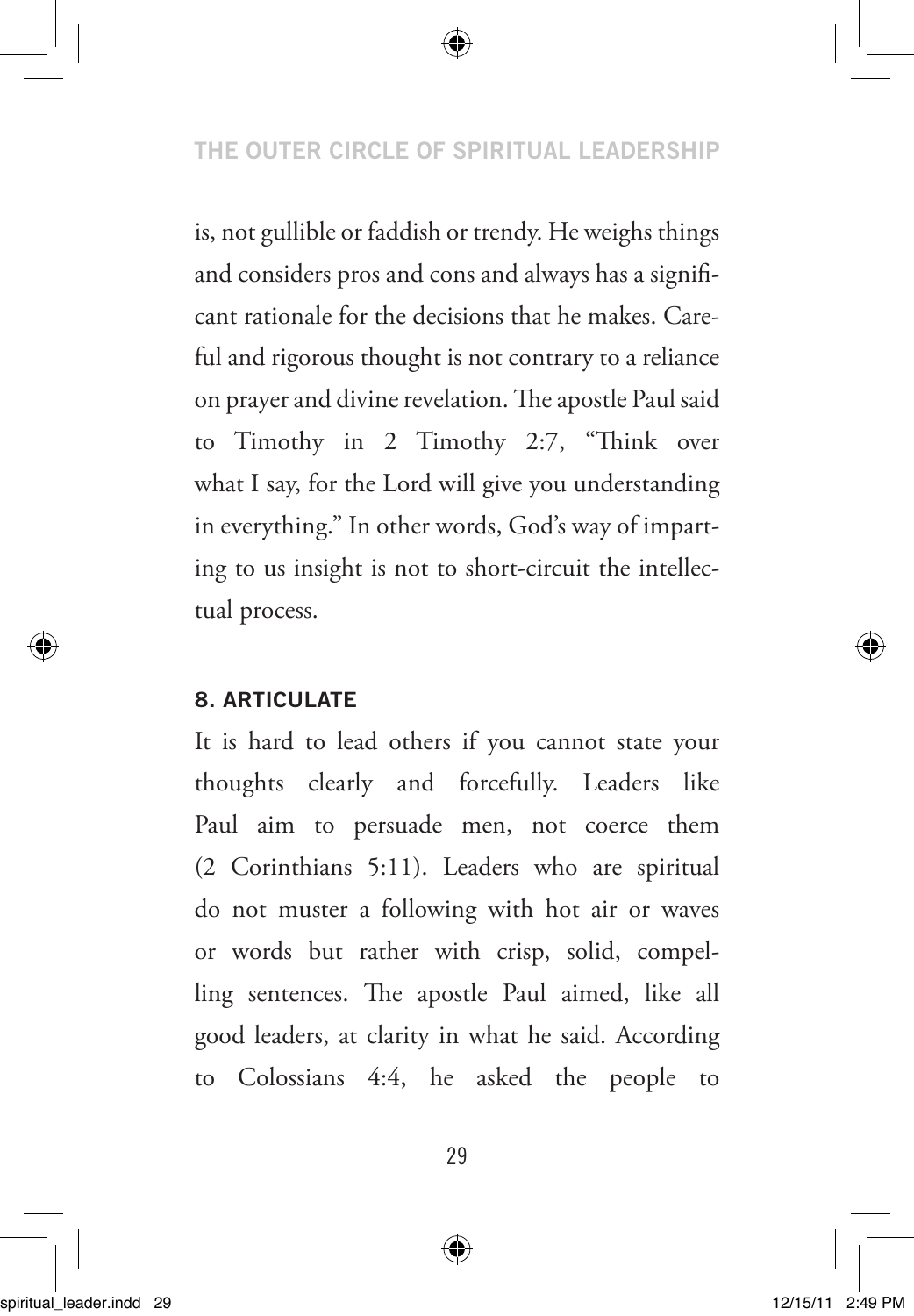pray for him, "that I may make it clear, which is how I ought to speak."

It is astonishing and lamentable how many people today cannot speak in complete sentences. The result is that a great fog surrounds their thought. Neither they nor their listeners know exactly what they are talking about. A haze settles over the discussion, and you walk away wondering what it was all about. If no one rises above the muddle-headedness and verbal chaos of "You know . . . I mean . . . Just really," there will not be any leadership.

#### 9. ABLE TO TEACH

It is not surprising to me that some of the great leaders at our church have been men who are also significant teachers. According to 1 Timothy 3:2, anyone who aspires to the office of overseer in the church should be able to teach. What is a good teacher? I think a good teacher has at least the following characteristics: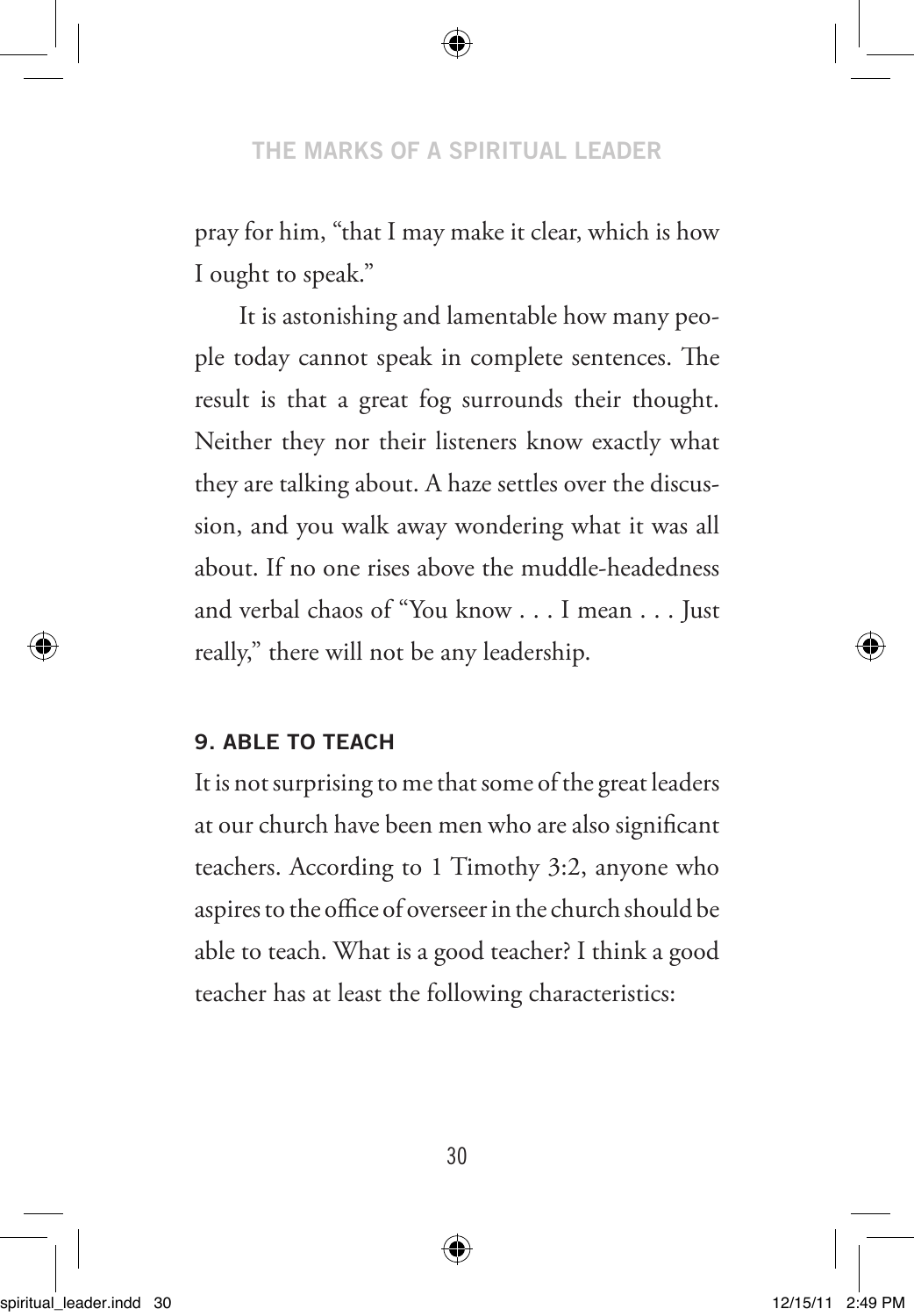- • A good teacher asks himself the hardest questions, works through to answers, and then frames provocative questions for his learners to stimulate their thinking.
- • A good teacher analyzes his subject matter into parts and sees relationships and discovers the unity of the whole.
- • A good teacher knows the problems learners will have with his subject matter and encourages them and gets them over the humps of discouragement.
- • A good teacher foresees objections and thinks them through so that he can answer them intelligently.
- A good teacher can put himself in the place of a variety of learners and therefore explain hard things in terms that are clear from their standpoint.

31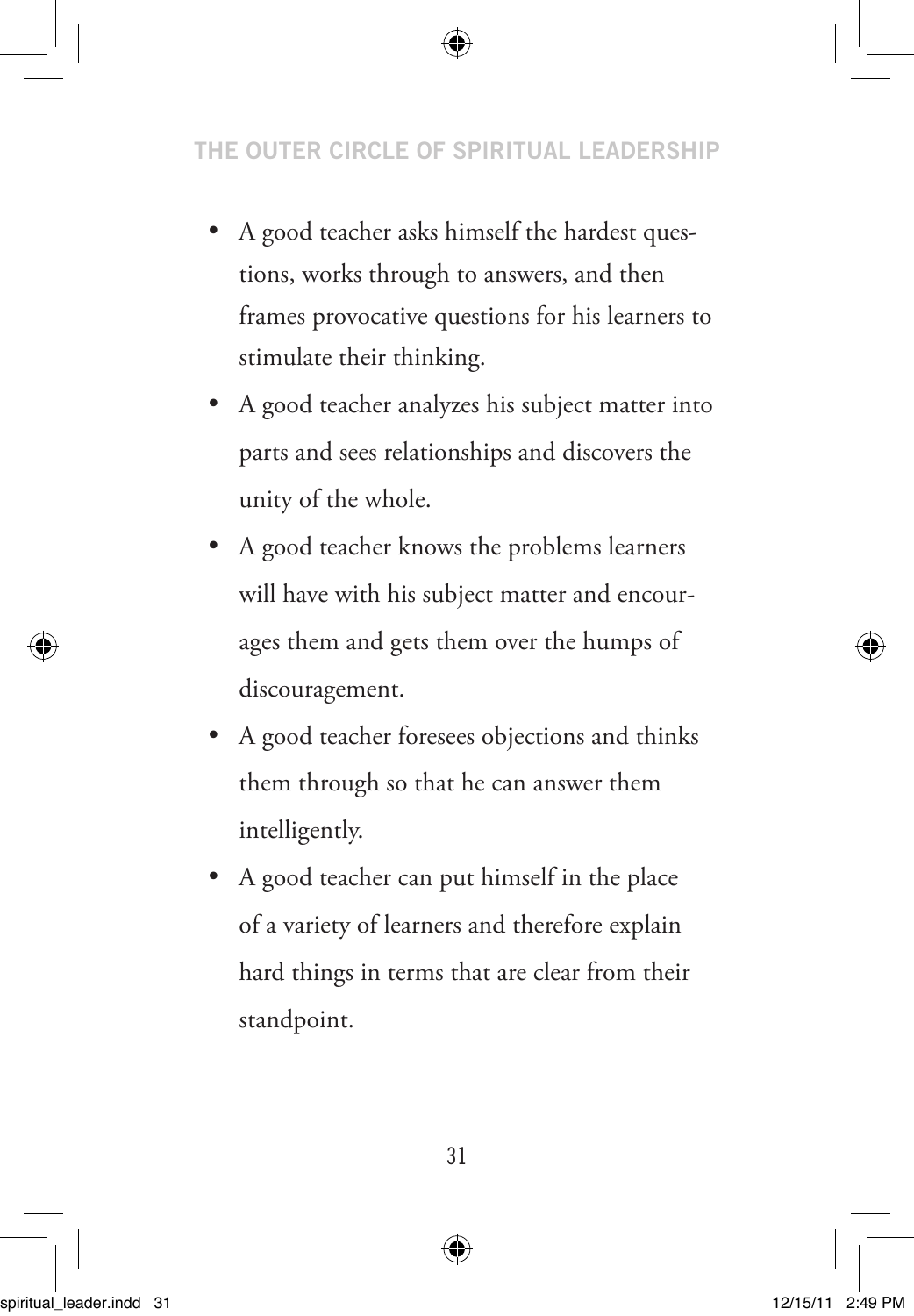- A good teacher is concrete, not abstract, specific, not general, precise, not vague, vulnerable, not evasive.
- A good teacher always asks, "So what?" and tries to see how discoveries shape our whole system of thought. He tries to relate discoveries to life and tries to avoid compartmentalizing.
- The goal of a good teacher is the transformation of all of life and thought into a Christhonoring unity.

#### 10. A GOOD JUDGE OF CHARACTER

Jesus knew the hearts of men (John 2:17), and he urged us to be perceptive in assessing others (Matthew 7:15ff). Leaders must know who is fit for what kind of work. Good leaders have good noses. They can sniff out barnacles in a hurry, that is, people who are forever listening but never learning or changing. They can detect potential when they see it in a beginner. They can hear in a short time the

⊕

spiritual\_leader.indd 32 12/15/11 2:49 PM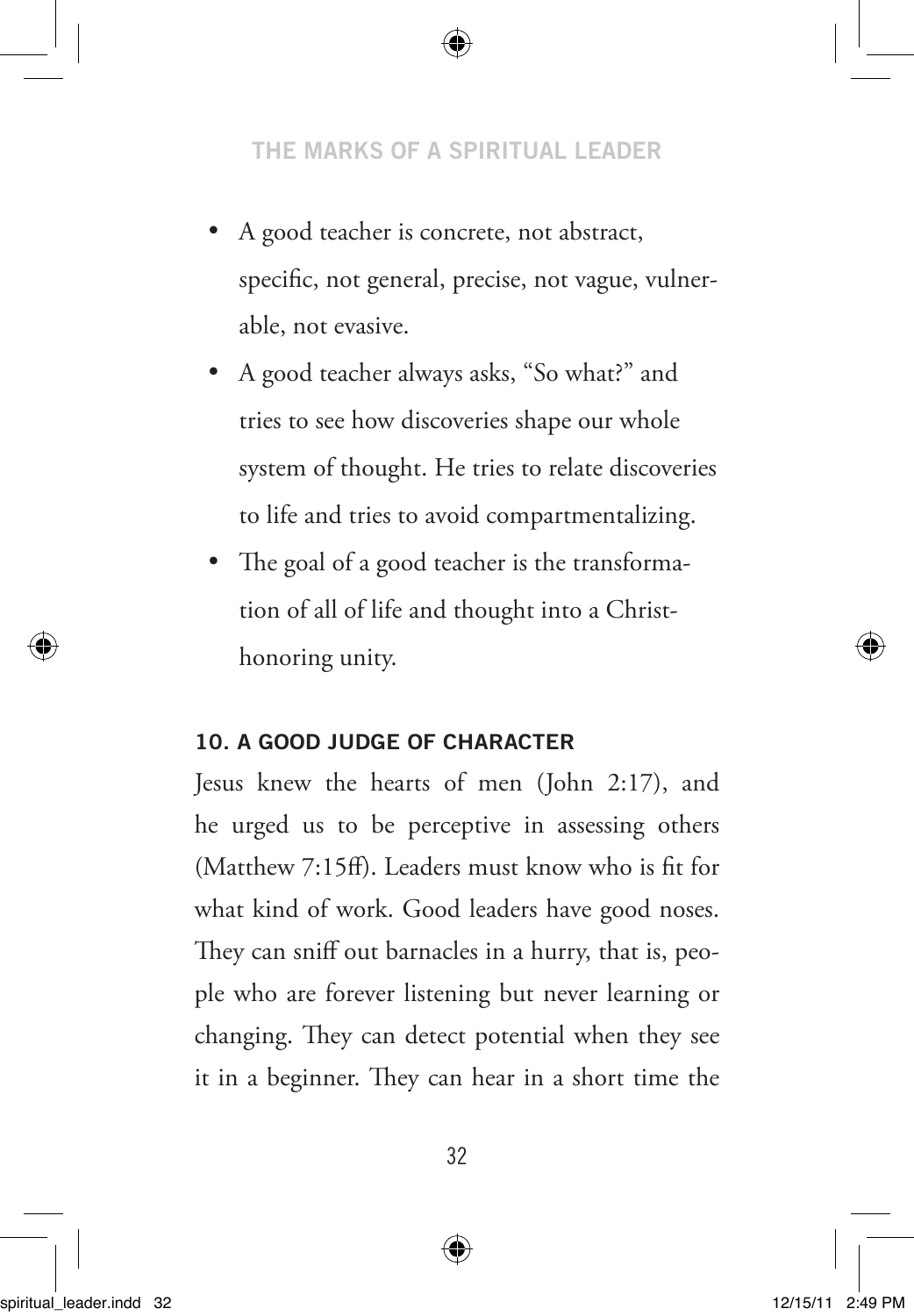echoes of pride and hypocrisy and worldliness. The spiritual leader steers a careful course between the dangers of rigid pigeonholing on the one hand and indifference on the other hand.

#### 11. TACTFUL

Paul said in Colossians 4:5–6, "Conduct yourselves wisely toward outsiders, making the best use of the time. Let your speech always be gracious, seasoned with salt, so that you may know how you ought to answer each person." And the writer of Proverbs said, "A word fitly spoken is like apples of gold in a setting of silver" (Proverbs 25:11).

We must remember that leaders are aiming to change hearts, not just to get jobs done. Therefore, alienating people unnecessarily is self-defeating. Tact is that quality of grace that wins the confidence of people who are sure you won't do or say something stupid. You can't inspire a following if people have to hang their heads in embarrassment at the inappropriate and insensitive things you say or do. Tact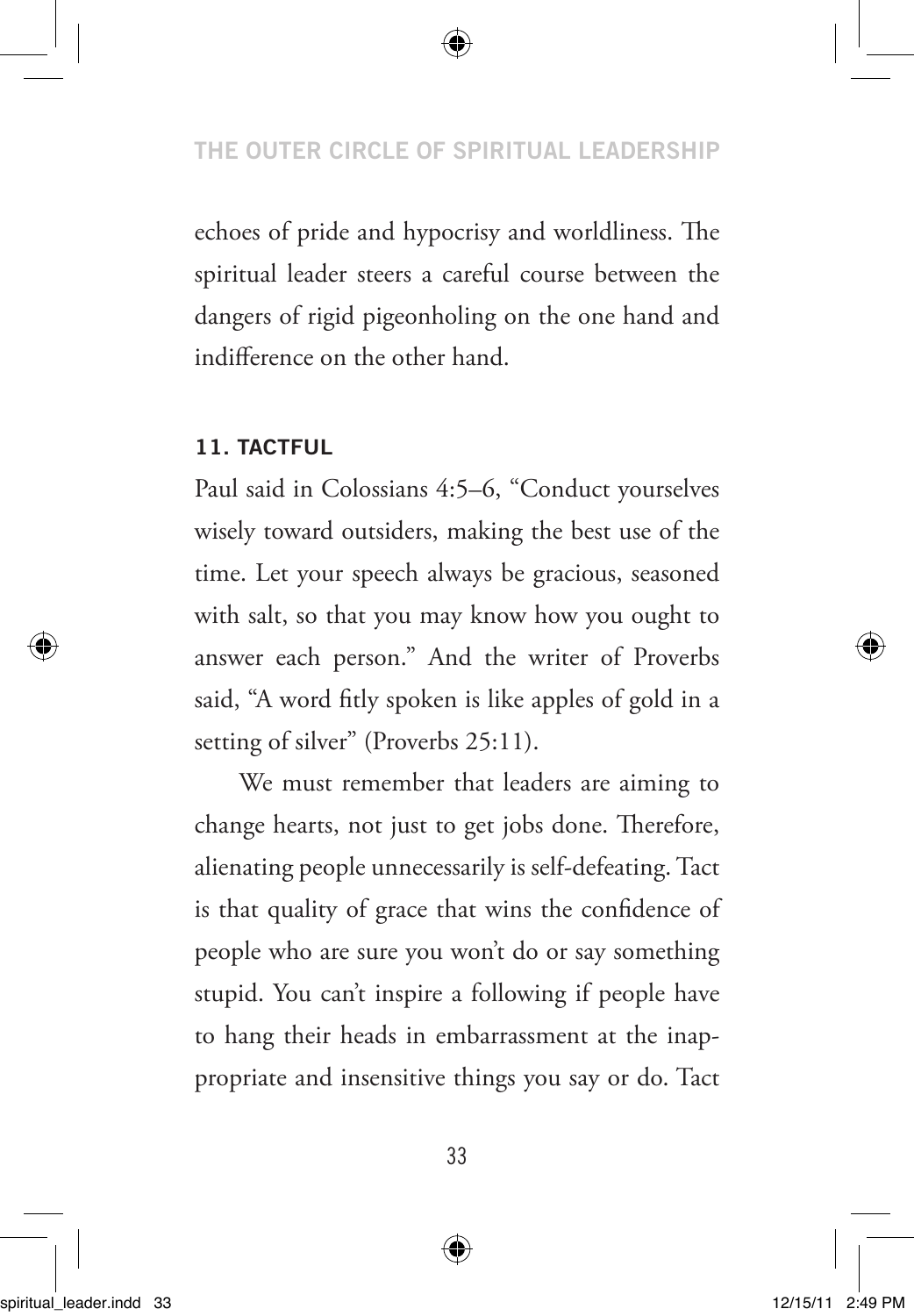is especially needed in a leader to help cope with embarrassing or tragic situations.

For example, very often when you are leading a group someone will say something totally irrelevant, which is recognized to be very foolish by everyone in the group. A tactful leader must be able to divert the attention of the group back to the main course of the discussion without heaping scorn upon the individual.

Another example, which I recall, comes from my experience at Wheaton College. I was present at the chapel service where V. Raymond Edman had a heart attack in the pulpit and fell over and died. Hudson Armerding, who followed him as president, was sitting behind him when Dr. Edman paused in his lecture, took one step to the side, and fell over. In one of the most beautiful and sensitive demonstrations of tact that I have ever seen, Dr. Armerding quickly kneeled beside him as 2,000 students fell silent. Then he stood, led us in a brief prayer committing Dr. Edman to the Lord, and dismissed the

34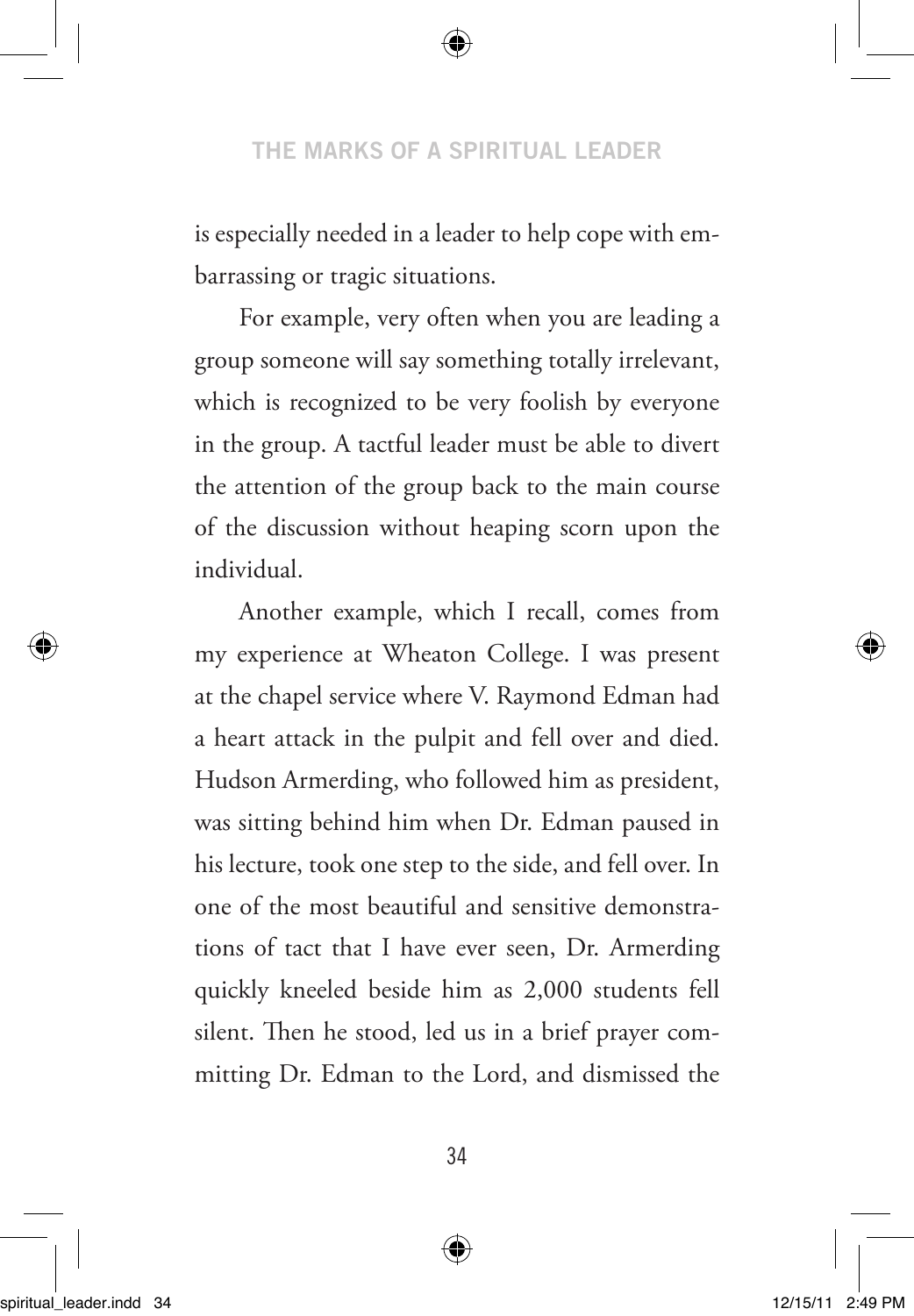students quietly. Dr. Edman died as we walked out.

The tact of a leader must demonstrate itself in forthright confrontation. The person who is unwilling to approach a person who needs admonition or rebuke will not be a successful spiritual leader. Combined with his judgment of people's character, a leader's tact will enable him to handle delicate negotiations and opposing viewpoints. His choice of words will be astute rather than clumsy. (There is a big difference between saying, "Your foot is too big for this shoe" and "This shoe is too small for your foot.")

#### 12. THEOLOGICALLY ORIENTED

Colossians 3:17 says, "Do everything in the name of the Lord Jesus," and 1 Corinthians 2:16 speaks of the spiritual man as having "the mind of Christ." A spiritual leader knows that all of life, down to its smallest detail, has to do with God. If we are to lead people to see and reflect God's glory, we must think theologically about everything. We must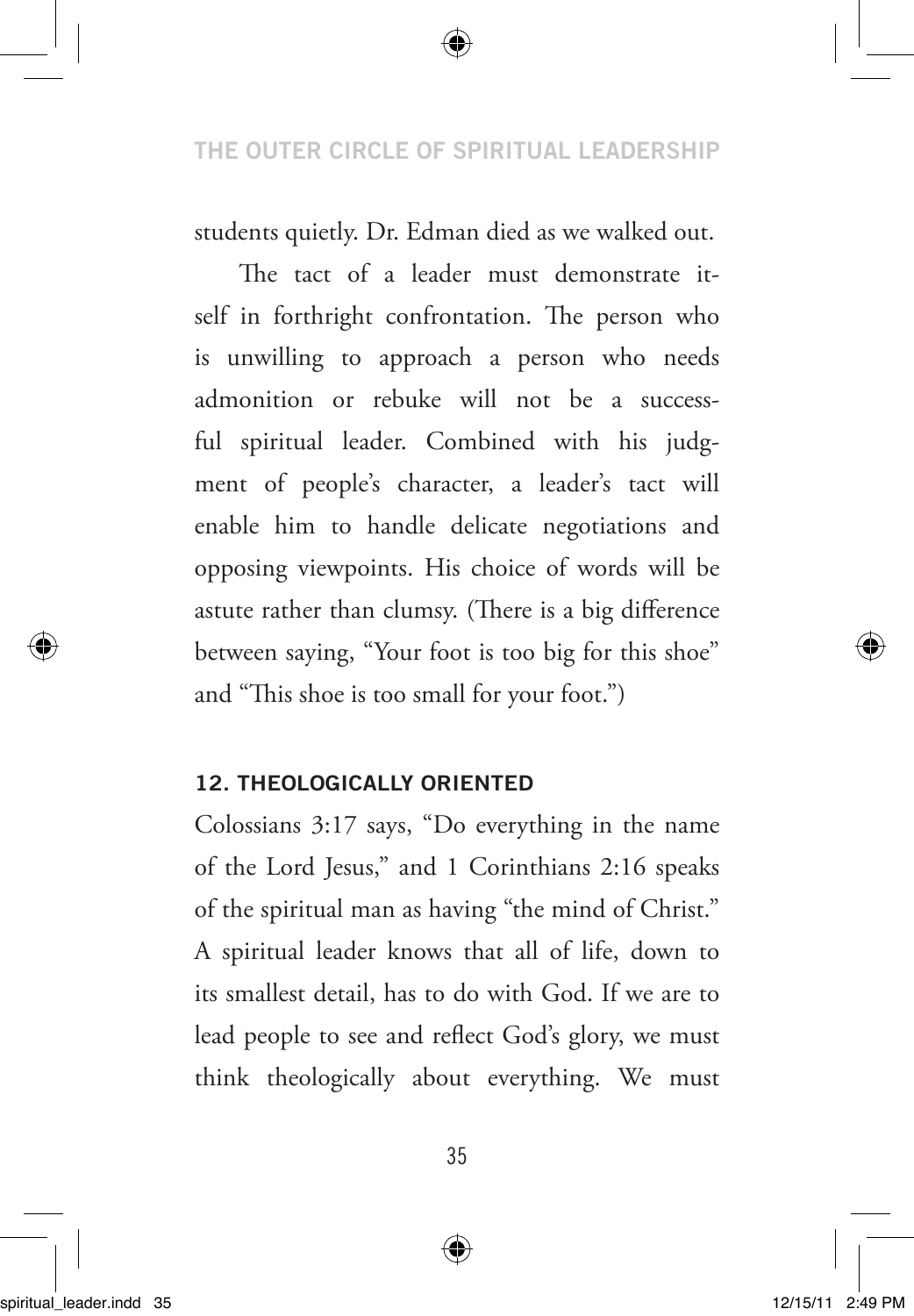work toward a synthesis of all things. We must probe to see how things fit together. How do war and sports and pornography and birthday celebrations and literature and space travel and disease and enterprise all hang together? How do they relate to God and his purposes?

Leaders must have a theological standpoint that helps give coherence to all things. This will give the leader a stability that keeps him from being knocked off his feet by sudden changes in circumstances or new winds of doctrine. He knows enough about God and his ways that things generally fit into a pattern and make sense even when they are unpleasant. So the leader does not throw up his hands but points the way onward to God.

#### 13. A DREAMER

According to Joel 2:28, in the last days (in which we now live), "Your old men shall dream dreams, and your young men shall see visions." This is the positive counterpart to restless-

36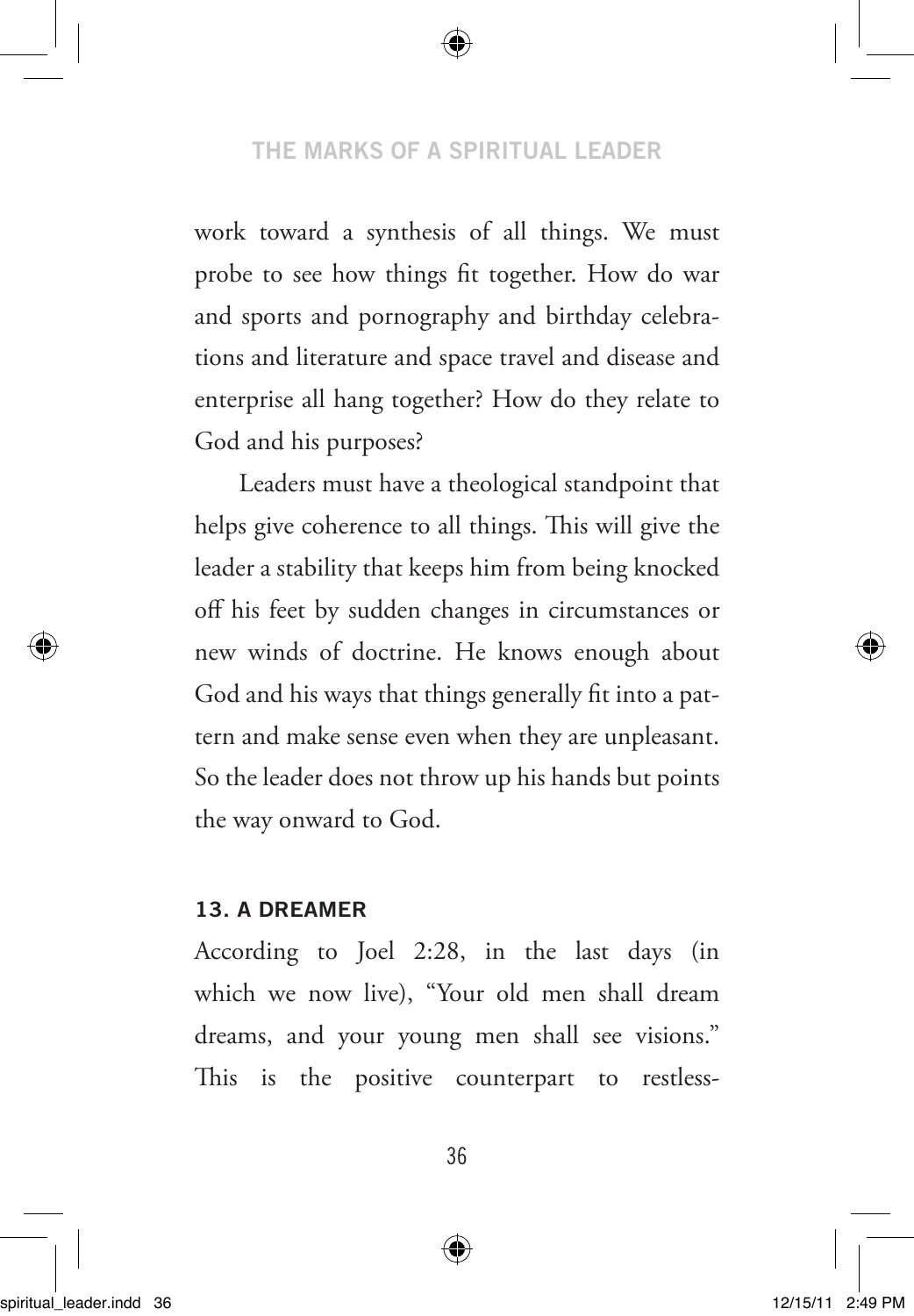ness. We must not only be discontent with the present but also dreaming dreams of what could be in the future. In 2 Kings 6:15–17, Elisha and his servant were surrounded by Assyrians in the city of Dothan. When the servant sees this and cries out with dismay, Elisha prays and says, "O Lord, please open his eyes that he may see." The Lord answered Elisha's prayer and "opened the eyes of the young man, and he saw, and behold, the mountain was full of horses and chariots of fire all around Elisha."

Leaders can see the power of God overshadowing the problems of the future. This is a rare gift—to see the sovereign power of God in the midst of seemingly overwhelming opposition. Most people are experts at seeing all the problems and reasons not to move forward in a venture. Many pastors are ruined by boards who think that they have done their duty when they throw up every obstacle and problem to an idea that he brings. That's cheap. Hope and solutions are expensive.

The spirit of venturesomeness is at a premium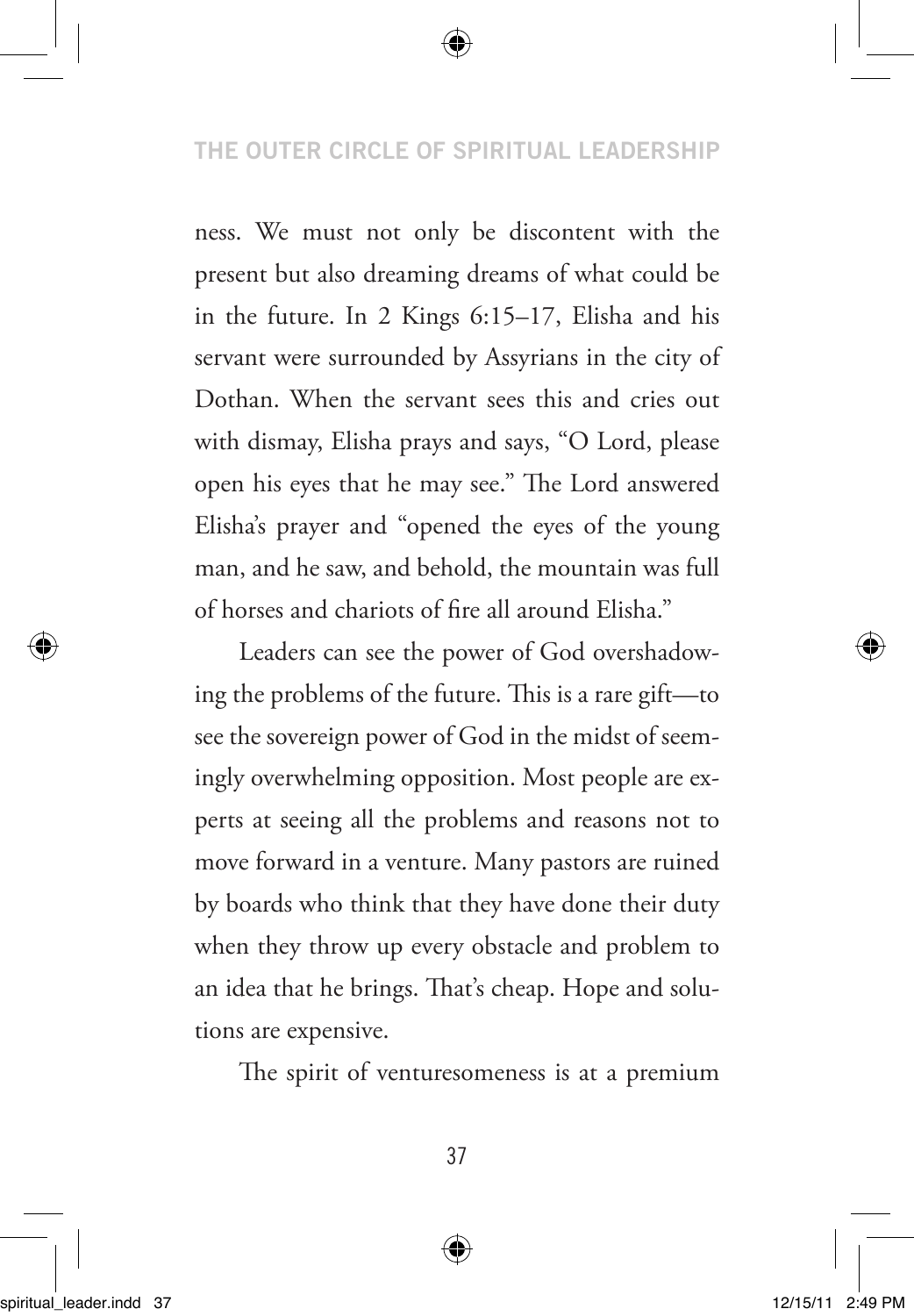today. O how we need people who will devote just five minutes a week to dream of what might possibly be. The text says that old men will dream dreams. How sad it is, then, to see so many old people assuming that their age means that now they can coast and turn over the creativity to the young. It is tragic when age makes a man jaded instead of increasingly creative. Every new church, every agency, every new ministry, every institution, every endeavor, is the result of someone having a vision and laying hold on it like a snapping turtle.

#### 14. ORGANIZED AND EFFICIENT

A leader does not like clutter. He likes to know where and when things are for quick access and use. His favorite shape is the straight line, not the circle. He groans in meetings that do not move from premises to conclusions but rather go in irrelevant circles. When something must be done he sees a three-step plan for getting it done and lays it out. A leader sees the links between a board decision and its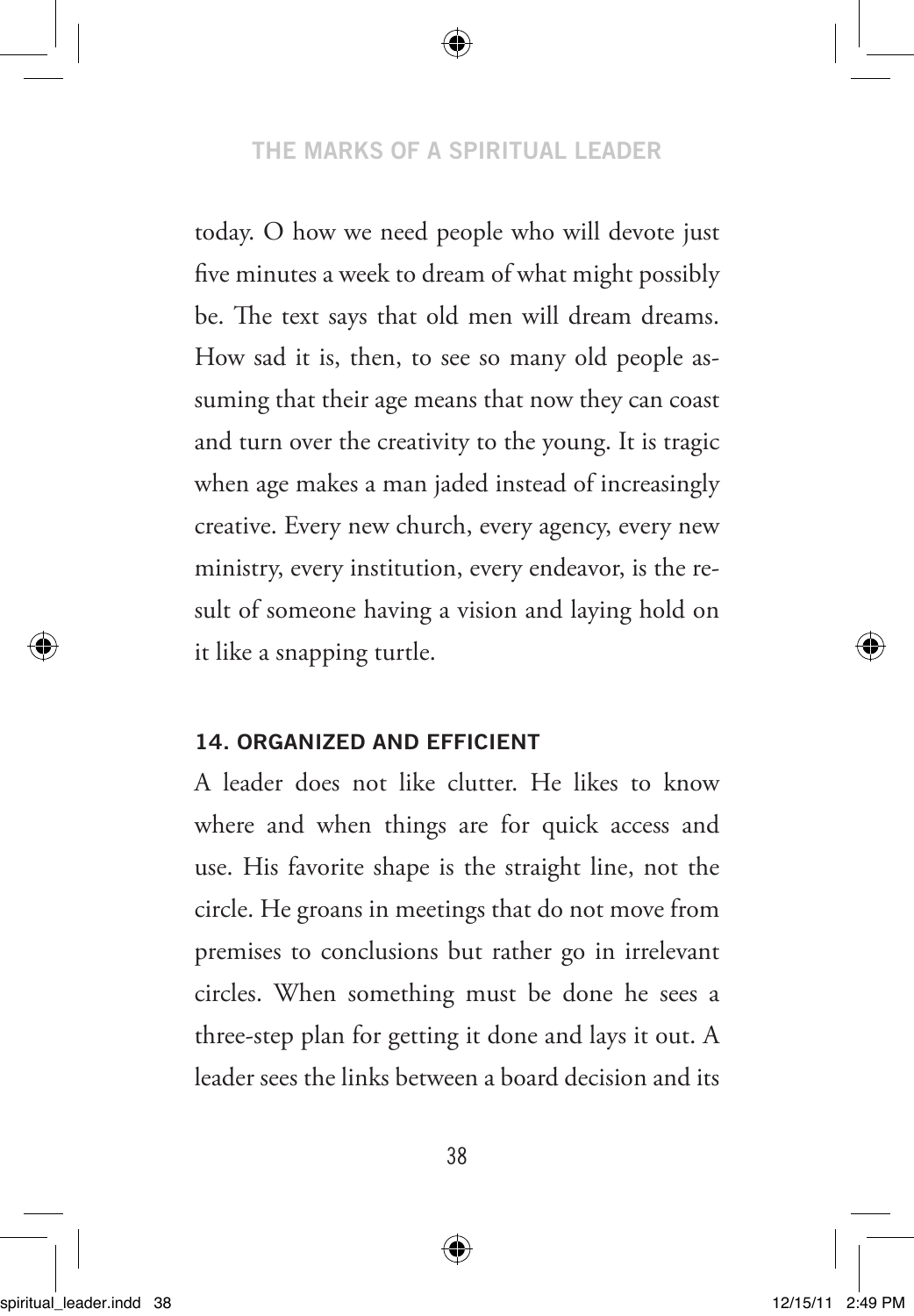implementation. He sees ways to use time to the full and shapes his schedule to maximize his usefulness. He saves himself large blocks of time for his major productive activities. He uses little pieces of time lest they go to waste. (For example, what do you do while you are brushing your teeth? Could you set a magazine on the towel rack and read an article?)

A leader takes time to plan his days and weeks and months and years. Even though it is God who ultimately directs the steps of the leader, he should plan his path. A leader is not a jellyfish that gets tossed around by the waves, nor is he an oyster that is immovable. The leader is the dolphin of the sea and can swim against the stream or with the stream as he plans.

#### 15. DECISIVE

In 1 Kings 18:21, Elijah cries out, "How long will you go limping with two different opinions? If the Lord is God follow him; but if Baal, then follow him." A leader cannot be paralyzed by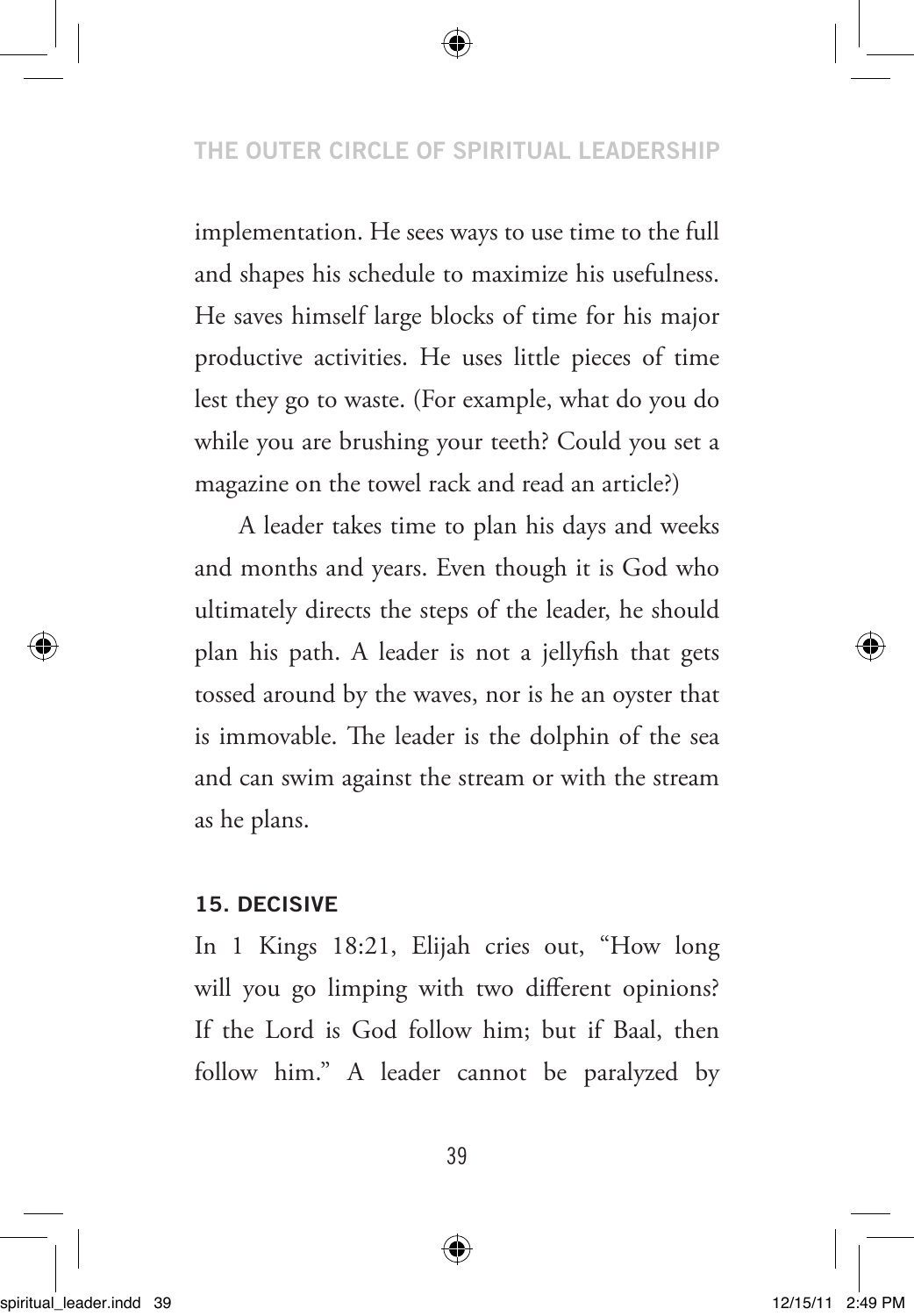indecisiveness. He will take risks rather than do nothing. He will soak himself in prayer and the gospel and then rest himself in God's sovereignty as he makes decisions, knowing that he will very likely make some mistakes.

#### 16. PERSEVERANT

Jesus said in Matthew 24:13, "the one who endures to the end will be saved." Paul said in Galatians 6:9, "Let us not grow weary in doing good." We live in a day when immediate gratification is usually demanded. That means that very few people excel in the virtue of perseverance. Very few people keep on and keep on in the same ministry when there is significant difficulty. Vision without perseverance, however, results in fairy tales not fruitful ministry.

My dad once told me that the reason he thought many pastors fail to see revival in their churches is that they leave just before it is about to happen. The long haul is hard, but it pays. The big tree is felled by many, many little chops. The criticisms that come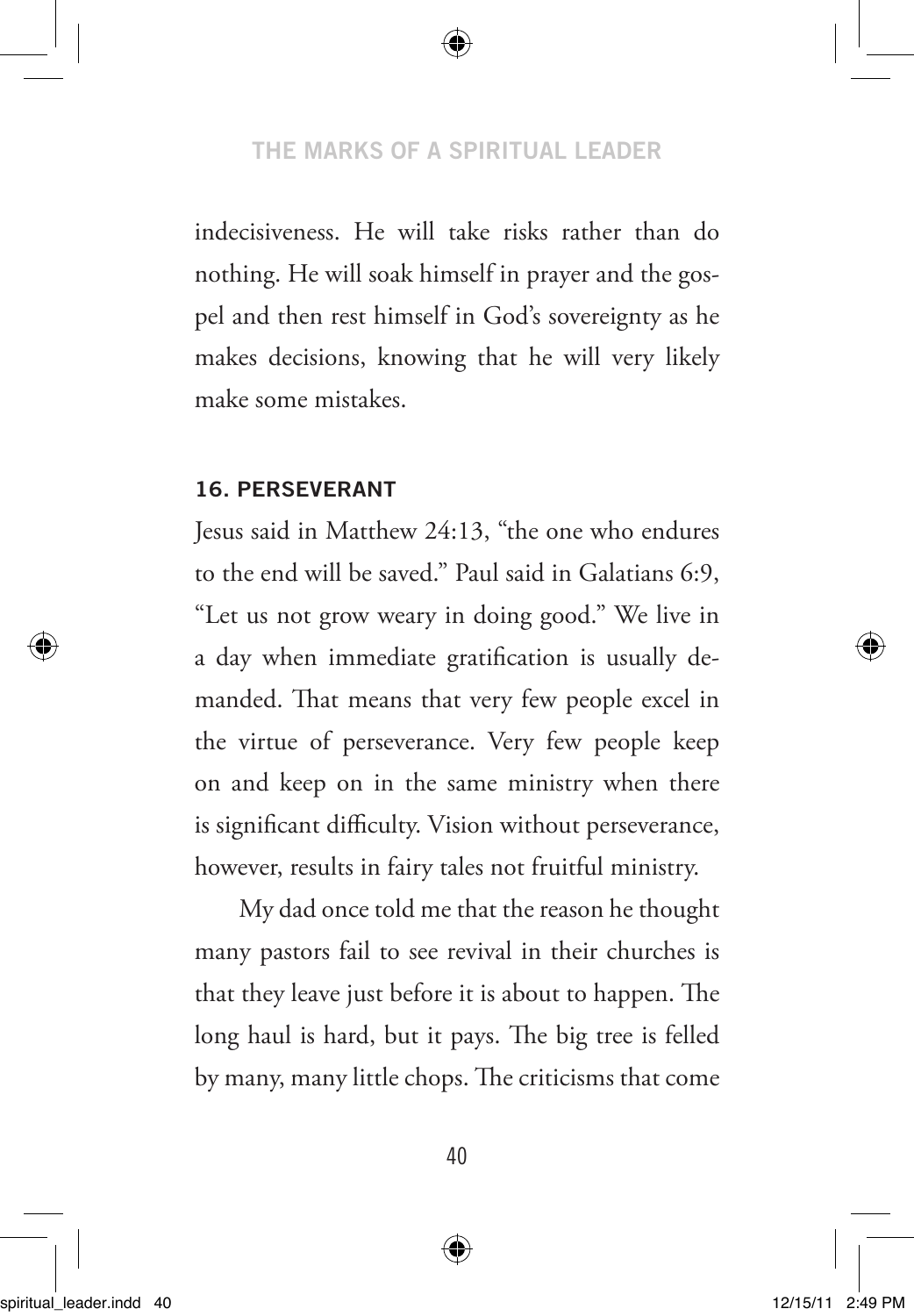your way will be long forgotten if you keep on doing the Lord's will.

#### 17. A LOVER

Here I am speaking directly to men who are husbands and leaders. Paul said in Ephesians 5:25, "Husbands, love your wives!" Love her! Love her! What does it profit a man if he gains a great following and loses his wife? What have we led people to if they see that it leads us to divorce? What we need today are leaders who are great lovers. Husbands who write poems for their wives and sing songs to their wives and buy flowers for their wives for no reason at all except that they love them.

We need leaders who know that they should take a day alone with their wives every now and then; leaders who do not fall into the habit of deriding and putting their wives down, especially with careless little asides in public; leaders who speak well of their wives in public and complement them spontaneously when they are alone; leaders who touch

41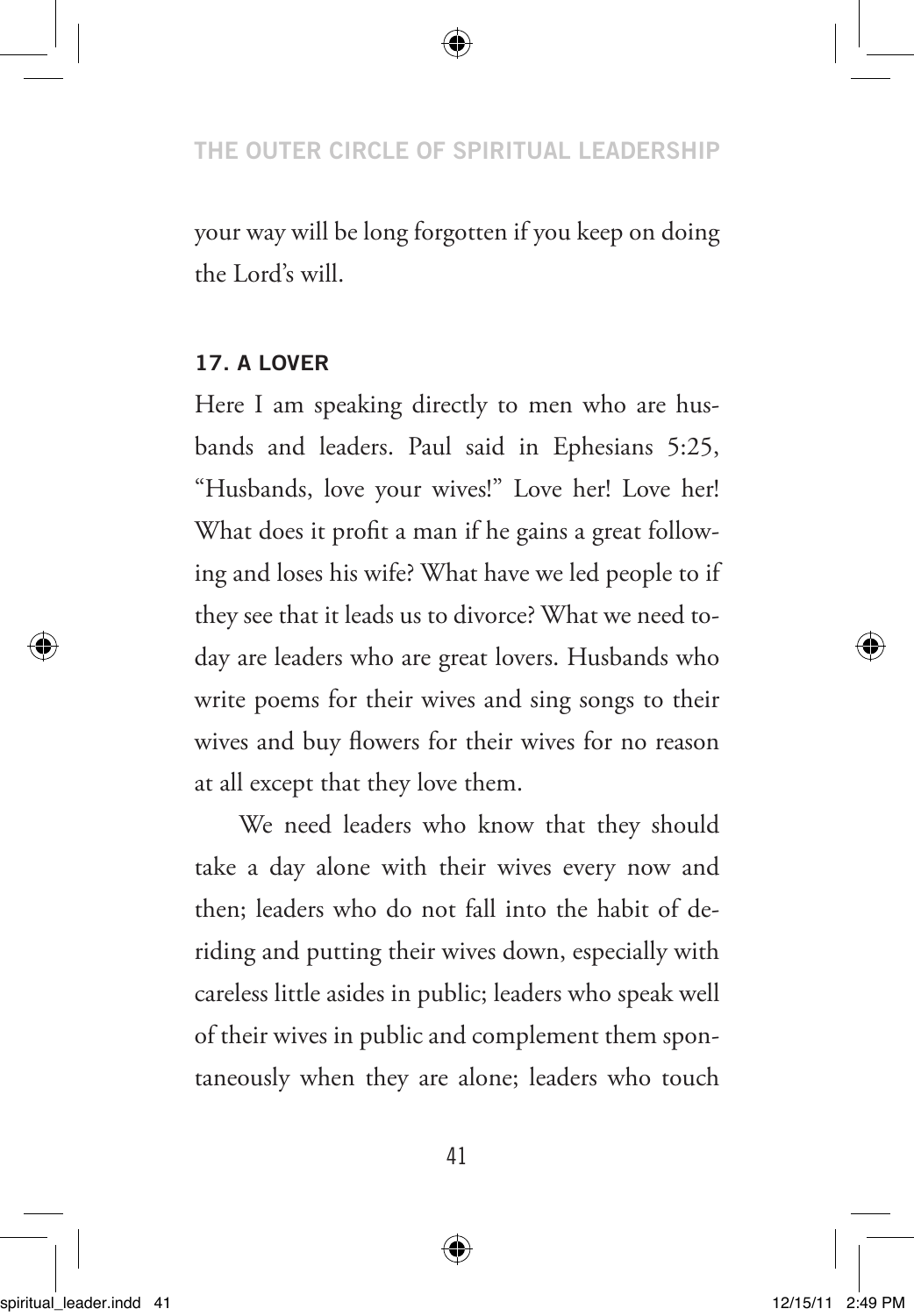her tenderly at other times besides when they are in bed.

One of the greatest temptations of a busy leader is to begin to treat his wife as a kind of sex object. It starts to manifest itself when the only time he ever kisses her passionately or touches her tenderly is when he's trying to allure her into bed. It is a tragic thing when a wife becomes a mannequin for masturbation. Learn what her delights are and bring her to the fullest experience of sexual climax. Talk with her and study her desires. Look her in the eye when you talk to her. Put down the paper and turn off the television. Open the door for her. Help her with the dishes. Throw her a party. LOVE HER! LOVE HER! If you don't, all your success as a leader will very likely explode in failure at home.

#### 18. RESTFUL

We began with the quality of restlessness, and we end with the quality of restful. "Unless the Lord builds the house, those who build it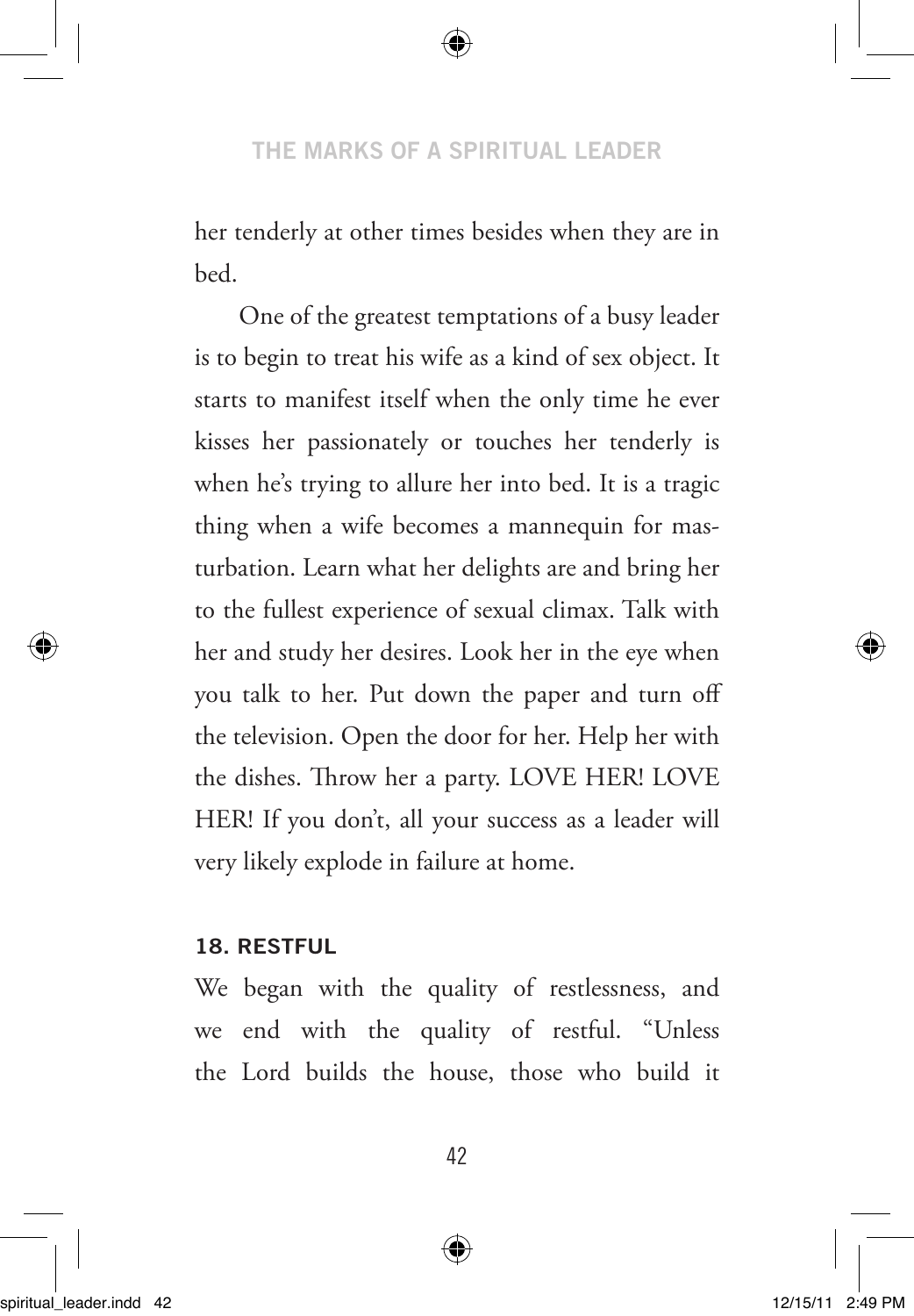labor in vain. Unless the Lord watches over the city, the watchman stays awake in vain. It is in vain that you rise up early and go late to rest, eating the bread of anxious toil; for he gives to his beloved sleep" (Psalm 127:1–2). The spiritual leader knows that ultimately the productivity of his labors rests in God and that God can do more while he is asleep than he could do while awake without God. He knows that Jesus said to his busy disciples, "Come away by yourselves to a desolate place and rest a while" (Mark 6:31).

He is not so addicted to work that he is unable to rest. He is a good steward of his life and health. He maximizes the totality of his labor by measuring the possible strains under which he can work without diminishing his efficiency of unduly shortening his life.

43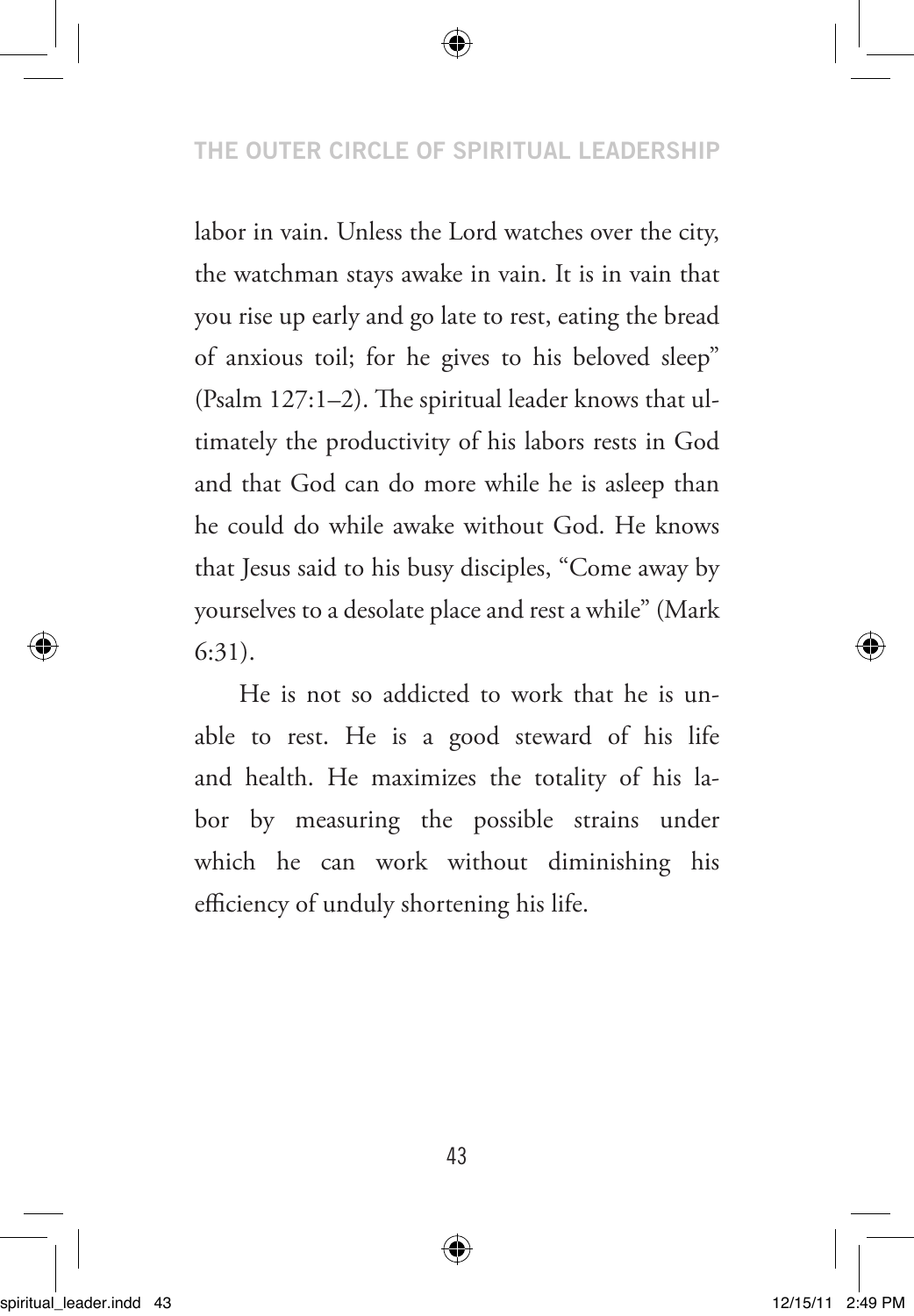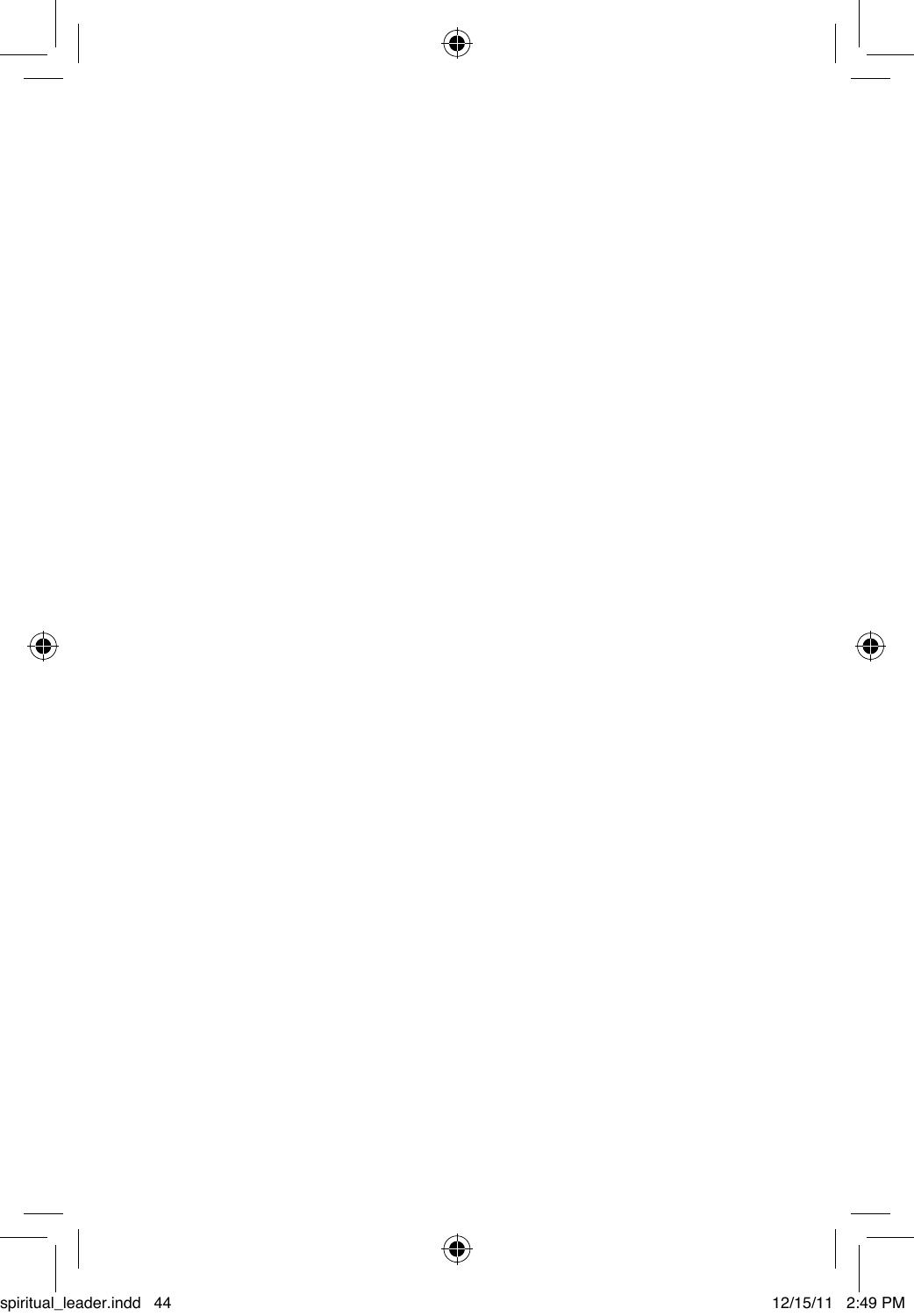### **CONCLUSION**

No doubt, many other qualities could be mentioned which, if a person has, would make him an even more successful leader. These are simply the ones that came to my mind as I was pondering this subject. One need not excel in every one of them. But the more fully each one is developed in a person the more powerful and fruitful he will be as a leader.

Let me emphasize again that it is the inner circle that makes the leadership spiritual. All genuine leadership begins in a sense of desperation; knowledge that we are helpless sinners in need of a great Savior. That moves us to listen to God in the Scriptures and cry out to him for help and for insight in prayer. That leads us to trust in God and to hope in his great and precious promises. This frees us for a life of love and service which, in the end, causes people to see and give glory to our Father in heaven.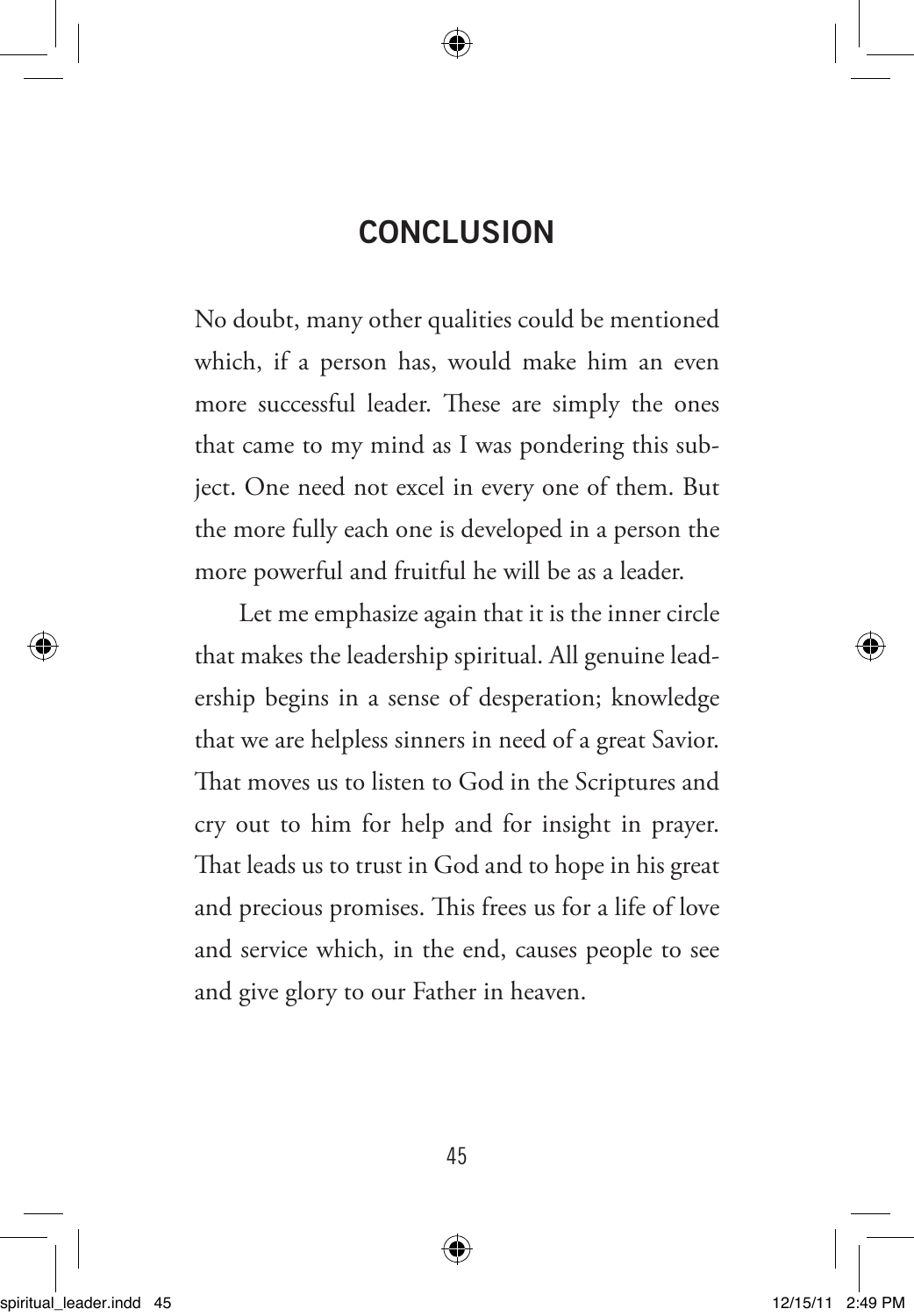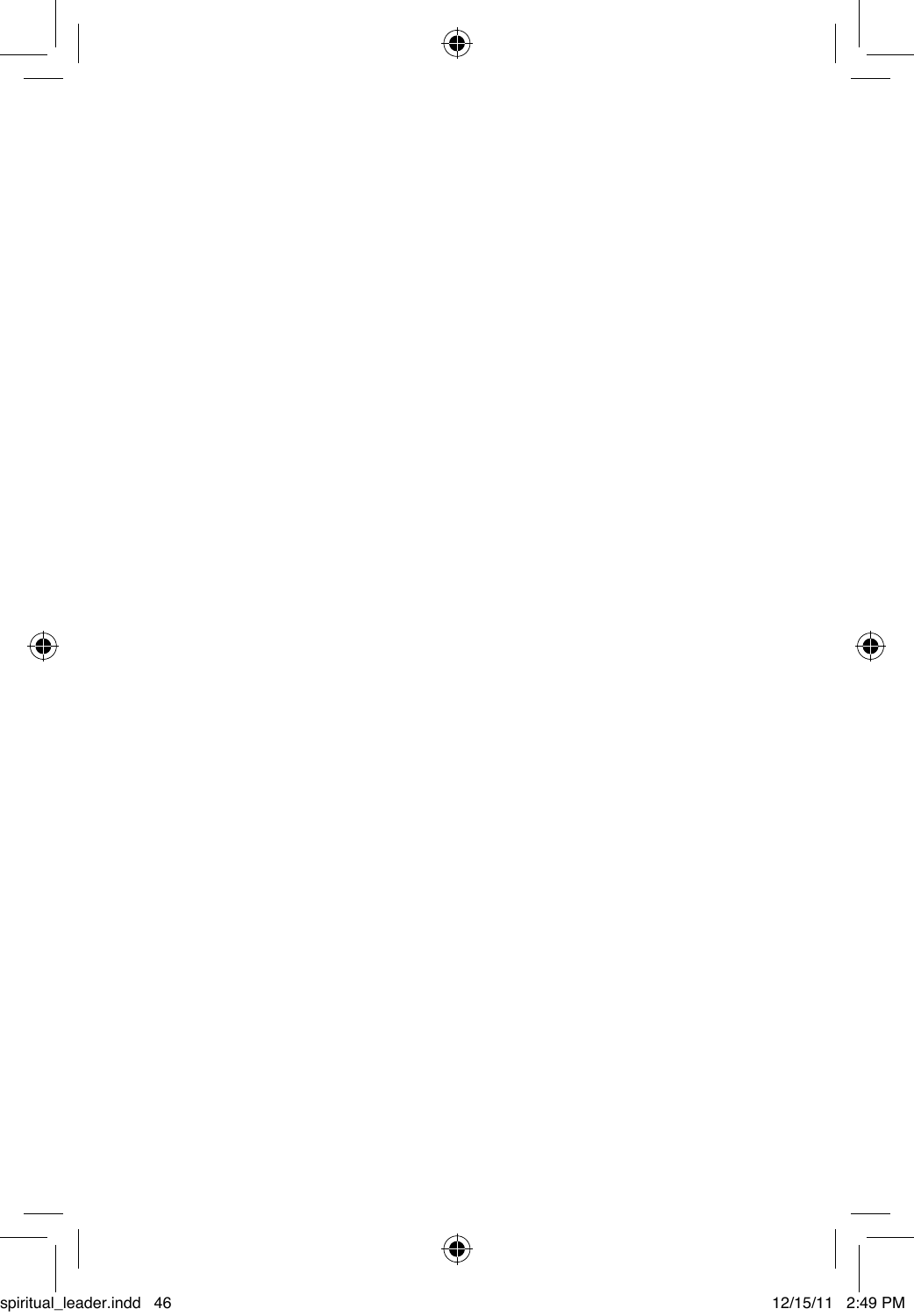## **NE** desiring God

If you would like to explore further the vision of God and life presented in this book, we at Desiring God would love to serve you. We have thousands of resources to help you grow in your passion for Jesus Christ and help you spread that passion to others. At our website, www.desiringGod.org, you'll find almost everything John Piper has written and preached, including more than forty books. We've made over thirty years of his sermons available free online for you to read. listen to, download, and in some cases watch.

In addition, you can access hundreds of articles, find out where John Piper is speaking, learn about our conferences, and browse our online store. John Piper receives no royalties from the books he writes and no compensation from Desiring God. The funds are all reinvested into our gospel-spreading efforts. Desiring God also has a whatever-youcan-afford policy, designed for individuals with limited discretionary funds. If you'd like more information about this policy, please contact us at the address or phone number below. We exist to help you treasure Jesus Christ and his gospel above all things because he is most glorified in you when you are most satisfied in him. Let us know how we can serve you!

#### **Desiring God**

Post Office Box 2901 Minneapolis, Minnesota 55402 888.346.4700 mail@desiringGod.org